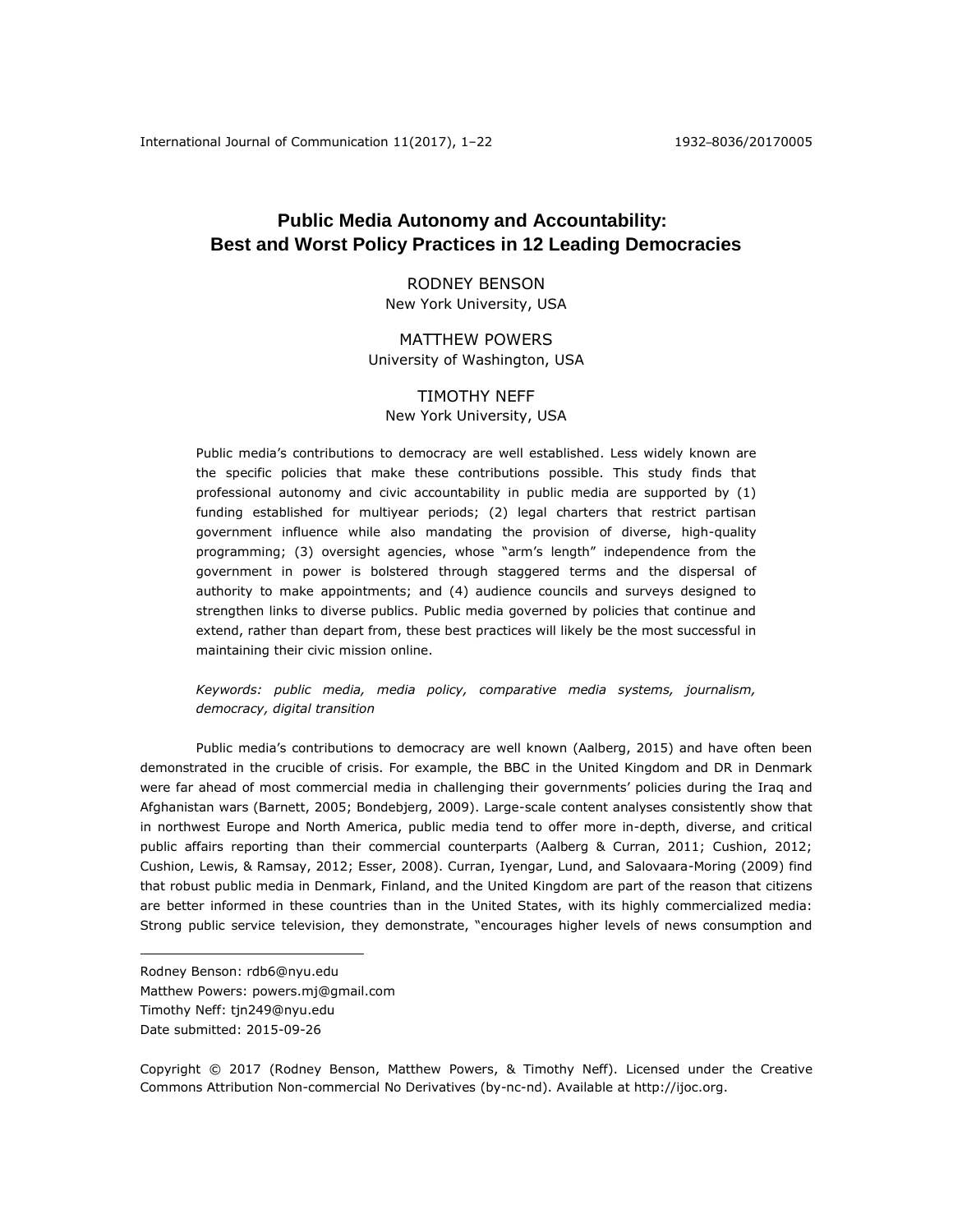contributes to a smaller within-nation gap [in public knowledge] between the advantaged and disadvantaged" (p. 22). In their comparative study of Denmark, Germany, Spain, and the United Kingdom, Albæk, van Dalen, Jebril, and de Vreese (2014) similarly conclude that well-funded, strong public broadcasting is a crucial ingredient in the "right mix" (p. 170) that ensures a constructive relationship between political journalism and democracy.

Although we find these positive assessments generally convincing, it must be acknowledged that some publicly funded broadcasters are less than civically optimal, producing content that uncritically reflects the views of those in positions of power or that fails to attract audiences representative of the citizenry as a whole. Inadequate funding can contribute to such problems, but even more important are the roles played by legal and organizational structures specifying where that money comes from, how it is used, and who decides.

These structural frameworks shape public media's contributions to democracy by strengthening or weakening professional autonomy and civic accountability—two goals that are closely related but not identical. Autonomy has been linked to the flourishing of aesthetic and intellectual creativity and risk taking (Hesmondhalgh & Baker, 2011). Likewise, democratic normative theory highlights the need for media to be civically accountable—that is, to respond to public needs for comprehensive, critical, and diverse content (Christians, Glasser, McQuail, Nordenstreng, & White, 2009). Sociological theory (Bourdieu, 2005) suggests that such civically useful content is more likely to be produced when journalists and other cultural producers have greater autonomy from partisan political and economic pressures; even so, civic accountability often needs to be incentivized and encouraged through specific policy measures (Benson, 2013; Eberwein, Fengler, Lauk, & Leppik-Bork, 2011). These twin goals are captured well in the words of a recent Goldsmiths University of London inquiry on the future of public service television:

The BBC . . . needs governance and regulatory structures that will allow it to exercise a meaningful degree of independence while at the same time ensuring that it can be held to account when it fails to serve its audiences adequately. (Puttnam, 2016, p. 65)

Thus, this study seeks to provide provisional answers to the twofold, interrelated question: What specific policies contribute to professional autonomy and civic accountability in public media?

Although substantial research has been conducted on public media, there exist few comprehensive attempts to synthesize this literature and create a systematic typology of policies relevant to democratic normative concerns of autonomy and accountability. Such a typology is valuable not only for scholars but for policy makers, journalists, activists, and concerned citizens. For national media systems in which public broadcasters face strong challenges, our evaluation can help reframe current debates over media policies. The core question is not *whether* public media have central roles to play in the digital era, but *which* government policies best ensure that they meet democratic normative ideals for professional autonomy and civic accountability.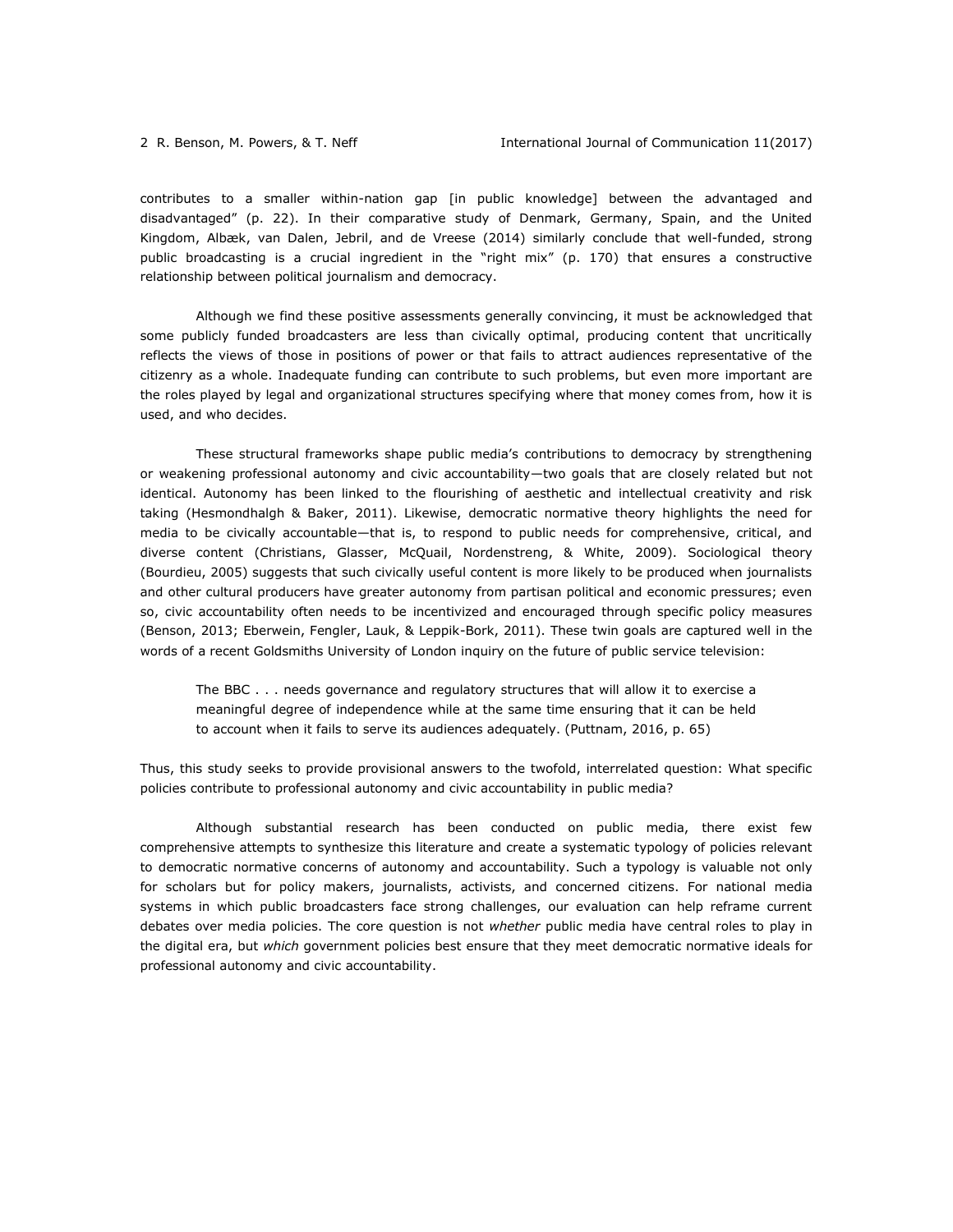## **Data and Methods**

What are the concrete policy measures that shield public media from corrupting external influences (professional autonomy) while ensuring their commitment to a civic democratic mission (civic accountability)? To answer this question, we documented and analyzed the policy measures that 12 leading democracies use to support public media. The public media in these democracies display variations in their policy frameworks that together allow us to distill a set of optimal or nearly optimal policies for autonomy and accountability. The selection of these 12 democracies is aimed at separating the best public media (the United Kingdom, Germany, and the Nordic countries) from others that struggle in their civic roles. Therefore, we include in this selection instructive examples of public media grappling with threats to autonomy and accountability (chiefly in the United States, France, the Netherlands, New Zealand, Canada, and Japan). This is admittedly a nonrandom sample weighted toward national media systems in northwest Europe, North America, British Commonwealth countries, and Japan (a country whose public media system was initially heavily influenced by the BBC). Our findings may apply in varied ways to other media systems, but these systems are not included in our analysis, and thus we cannot directly speak to their specific requirements and performance, which have been addressed by other authors. $1$ 

For each nation-state, we examined governmental source documents in order to identify the specific means that policy makers use to promote and protect quality public media, both off-line and online. We complemented these data with a comprehensive review of the scholarly literature on public media in each country, as well as e-mail correspondence to confirm our reading of the documents and literature with 33 scholars and government regulators with expertise on public media in the countries examined.<sup>2</sup>

Our aim, based on the virtual consensus in the literature that singles out the United Kingdom, Germany, and the Nordic countries for exemplary public media news content outcomes (Aalberg & Curran, 2011; Albæk et al., 2014; Curran et al., 2009; Esser, 2008; McQuail, 2003), is to explore in systematic comparative fashion the kinds of policies that unite these high-performing countries. Tambini's (2015) recent analysis of how public service media around the world are adapting to the digital era lends support to our selection of a best-practices sample dominated by European countries: "Only in Europe are the institutions of independent (public service media) in a strong position" (p. 1420). Best policy practices in the four domains that we analyze contribute to this position, which is most clearly marked (although not uniform) in northwest Europe. Problems encountered by European countries that have departed from these best practices, such as the Netherlands and France, and nation-states outside of Europe, including the United States, New Zealand, Canada, and Japan, are analyzed to provide further depth to our analysis.

<sup>&</sup>lt;sup>1</sup> For discussions of Spain, Poland, Ireland, and Italy, see Brevini (2013); Hanretty (2011); and Sehl, Cornia, and Nielsen (2016). For a meta-analysis of digital trends across 56 countries, based on the Open Society Foundation's studies of digital transition efforts by private and public media in those countries, see Tambini (2015).

 $<sup>2</sup>$  See Benson and Powers (2011) for a complete list of experts consulted. This article updates and deepens</sup> the analysis of that earlier report while also fully incorporating the United States in the sample.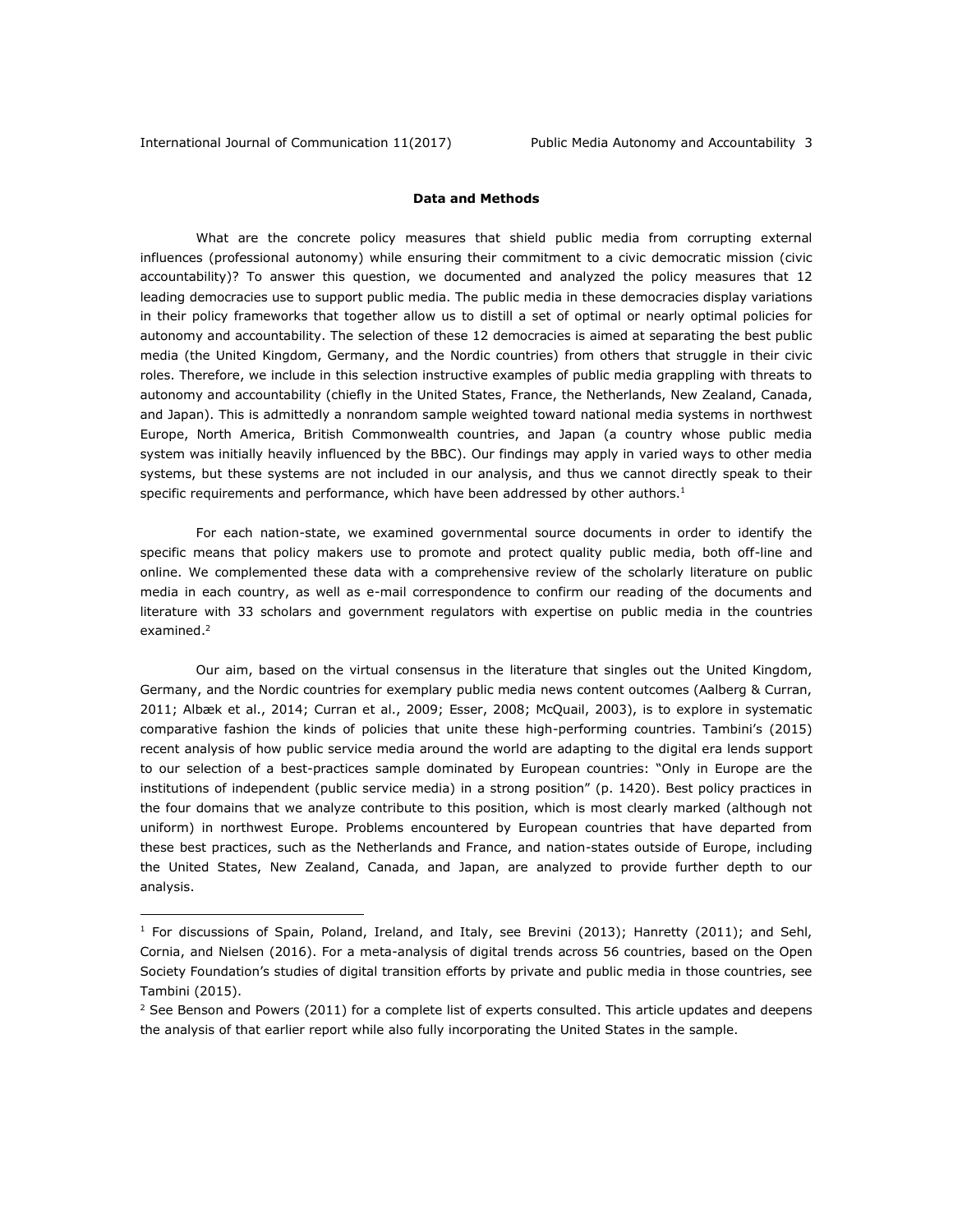Our study is delimited by sample selection, policy focus, and methodology. Left out of the sample selection are other European nation-states such as Italy and Spain, where publicly funded media have struggled to maintain their autonomy both historically and in present efforts to adapt to a digital future (Brevini, 2013; Hanretty, 2011). It is possible that countries outside of our sample with significantly different policies might also perform well, though in our view probably not to the same high level. In our focus on policy, we do not follow other scholars who have delved into the organizational cultures and varying degrees of professionalism that also shape public media (Hanretty, 2011; Sehl et al., 2016). Finally, the empirical analysis is not exhaustive: Although we note the relevant secondary literature, we do not link policies to new primary data on news content.

### **Findings**

We detail the measures in each of the four public media policy domains—funding, administrative and legal charters, oversight agencies, and audience councils and surveys—aimed at ensuring professional autonomy and civic accountability. Although an "ideal type" public media system could be drawn from these domains, we do not argue that such a system could be created out of whole cloth. Instead, we offer an analysis of these domains as a contribution to policy debates that are shaping contemporary public media and that take different contours depending on local contexts. We conclude by examining how protections in each of these domains can be extended to meet the needs of the public as content platforms, audiences, and civic obligations transition to the digital era.

### *Funding: Amount, Source, and Length of Time*

Per capita public spending for Europe's most admired and most popular public media outlets (the United Kingdom's BBC, Sweden's SVT, Finland's Yle, Denmark's DR, Germany's ARD/ZDF, and Norway's NRK) ranges from \$100 to \$177 (U.S. dollars). At the other extreme, the worst funded public media systems in our sample, such as those of Canada (\$31), New Zealand (\$25), and the United States (\$3), have had the most difficulties ensuring wide diffusion of independent, civically oriented programming. (See Table 1 for the type and amount of funding as well as television market shares<sup>3</sup> for the public media discussed in this article; all funding figures are converted to U.S. dollars.)

Public media receive funding from multiple sources and for varying lengths of time. License fees set for multiple years appear to provide the strongest protection for public broadcasters' autonomy, because they lessen the capacity of the government to directly link funding to approval or disapproval of specific programs. By contrast, direct government appropriations, especially those set annually, put public media in a more precarious position vis-à-vis government influence. Regular review of spending is required to curb waste, and the public media systems in our study include mechanisms to ensure financial effectiveness and efficiency. When direct government appropriations are the primary means of funding,

<sup>&</sup>lt;sup>3</sup> TV market shares remain crucial given that 86% of European Union residents age 15 and older watch TV daily compared to 60% who accessed the Internet every day (European Commission, 2014). Further research is needed in this area, but Alexa [\(http://www.alexa.com/topsites/countries/SE\)](http://www.alexa.com/topsites/countries/SE) Internet audience country rankings also show that public media are often among the most viewed websites.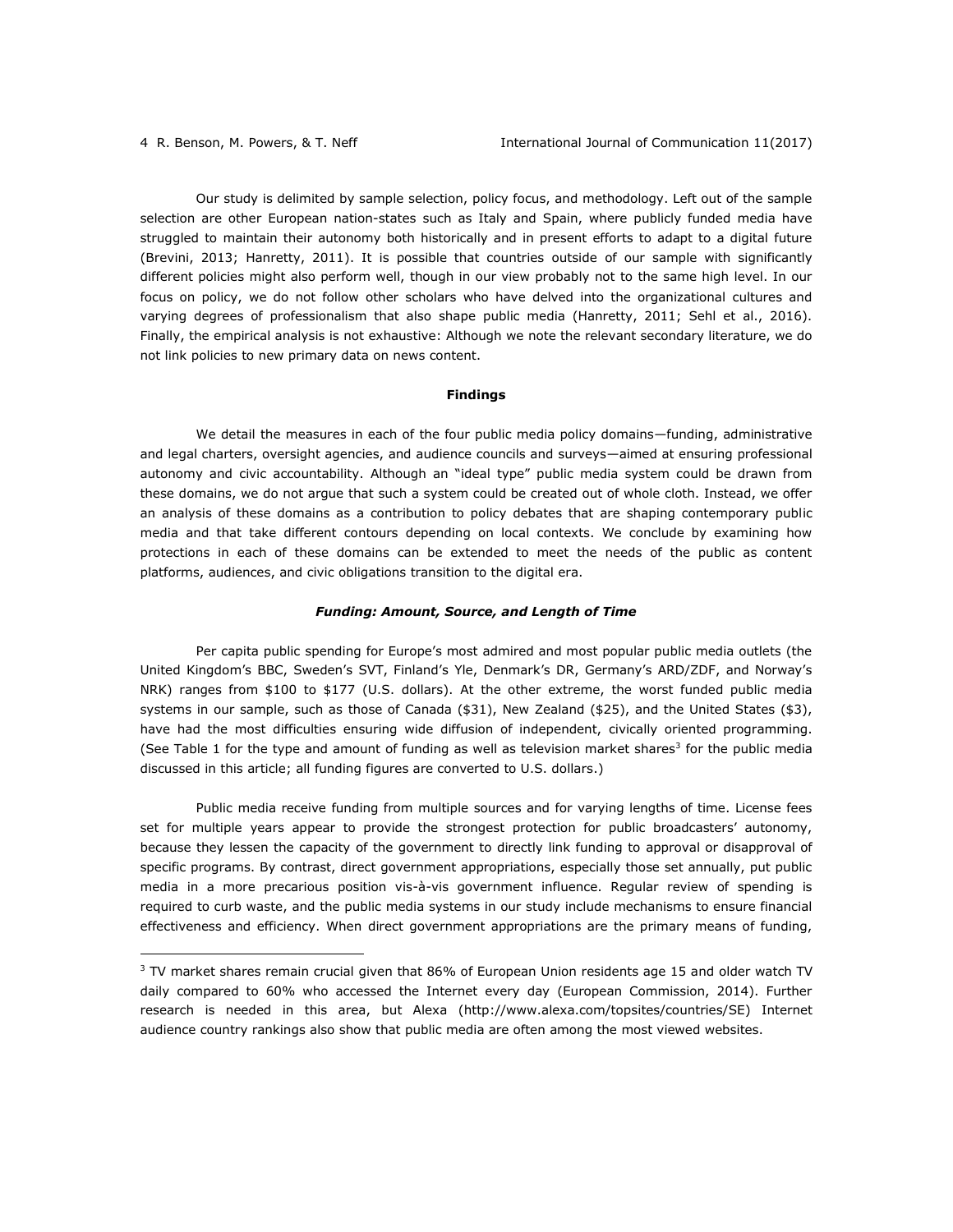however, the "arm's length" relationship between public service media and the state is at greater risk of being compromised.

|                           | Total                |            |            |             |           | TV                    |
|---------------------------|----------------------|------------|------------|-------------|-----------|-----------------------|
|                           | revenue              | Per capita | Per capita | License fee | Multiyear | audience              |
| Country                   | (millions)/          | total      | public     | or          | funding   | market                |
|                           | % public             | revenue    | fundingb   | equivalent  |           | share <sup>c</sup>    |
|                           | funding <sup>a</sup> |            |            |             |           |                       |
| Norway (NRK)              | 918 (95%)            | 185.42     | 176.60     | Yes         | <b>No</b> | 41.3%                 |
| Germany                   | 12,846               | 157.04     | 134.70     | Yes         | Yes       | 42.9%                 |
| $(ARD/ZDF)^d$             | (86%)                |            |            |             |           |                       |
| Denmark (DR,              | 1,200                | 215.33     | 122.57     | Yes         | Yes       | 66.0%                 |
| TV2/Denmark               | (57%)                |            |            |             |           |                       |
| A/S)                      |                      |            |            |             |           |                       |
| Finland (Yle)             | 627                  | 116.25     | 111.69     | Yes         | No        | 41.8%                 |
|                           | $(96\%)$             |            |            |             |           |                       |
| Sweden (SVT) <sup>e</sup> | 1,101                | 116.56     | 111.35     | Yes         | Yes       | 35.3%                 |
|                           | (96%)                |            |            |             |           |                       |
| Netherlands (NPO)         | 1,419                | 85.01      | 67.21      | <b>No</b>   | Yes       | 33.6%                 |
|                           | (79%)                |            |            |             |           |                       |
| United Kingdom            | 10,323               | 163.19     | 99.96      | Yes         | Yes       | 31.0%                 |
| $(BBC)^f$                 | $(61\%)$             |            |            |             |           |                       |
| Japan (NHK)               | 5,582                | 44.02      | 42.59      | Yes         | No        | 26.5%                 |
|                           | (97%)                |            |            |             |           |                       |
| Canada (CBC)              | 1,711                | 48.67      | 31.21      | No          | No        | 5.5%                  |
|                           | (64%)                |            |            |             |           |                       |
| New Zealand               | 381                  | 85.18      | 24.98      | No          | No        | $10.5\%$ <sup>9</sup> |
| (NZoA/TVNZ)               | (29%)                |            |            |             |           |                       |
| <b>United States</b>      | 2,778                | 8.85       | 3.32       | No          | No        | 2.0%                  |
| (CPB)                     | (38%)                |            |            |             |           |                       |
| France <sup>h</sup>       | 6,651                | 101.79     | 81.98      | Yes         | No        | 30.6%                 |
|                           | (81%)                |            |            |             |           |                       |

*Table 1. Funding and Audience Shares of Public Media in 12 Leading Democracies.*

*Note.* All figures are in U.S. dollars, and currency exchanges have been calculated using Oanda Currency Converter for July 1 of the year for which funding data are available.

<sup>a</sup> Funding numbers are derived from the following sources: For all Western European countries, 2011 figures from European Audiovisual Observatory (2012); for Japan, fiscal 2015 budget from NHK (2015a); for Canada, 2013 figures from CBC/Radio-Canada (2013); for New Zealand, 2013 figures from New Zealand TV (2013) and NZ On Air (2013); for the United States, 2012 figures from the Corporation for Public Broadcasting (CPB, 2012).

 $b$  Per capita calculated by dividing total funds by total population as reported by World Bank (2016), except Japan, which was calculated using 2015 total population from Trading Economics (2016).

<sup>c</sup> Audience share percentages are derived from the following sources: For Western European countries, 2013 percentages for "public channels" and "total BBC" in European Audiovisual Observatory (2014; daily shares), except for German percentage, which is 2012 daily shares in European Audiovisual Observatory (2013); for Japan, NHK (2015b; NHK's weekday share of average daily time spent watching TV); for New Zealand, NZ On Air (2013; Radio New Zealand National's 2012 nationwide share); for Canada, Canadian Broadcasting Corporation's (CBC's) 2011–2012 "viewing share" for English-language services, excluding Quebec's Francophone market, in Canada Radio-television and Telecommunications Commission (2013); for the United States, Noam (2009; "total day shares").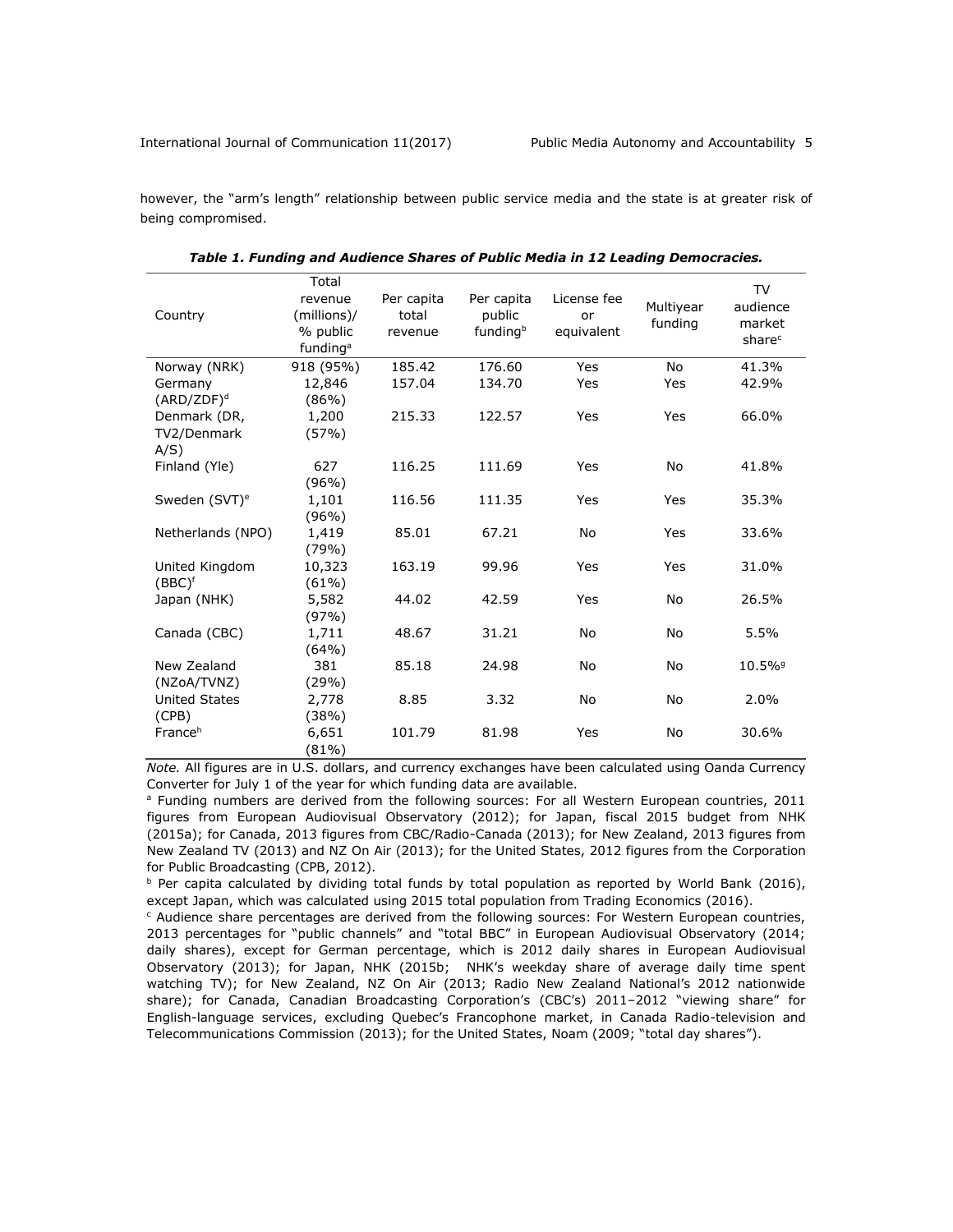<sup>d</sup> German numbers include ARD, Deutschlandradio, Deutsche Welle, and ZDF.

<sup>e</sup> Swedish numbers include Sveriges Radio AB, Sveriges Television AB, and Sveriges Utbildingsradio AB.

<sup>f</sup> UK numbers include BBC Group, Channel 4 Group, S4C, The Services Sound and Visions Corporation.

<sup>g</sup> New Zealand audience share is for Radio New Zealand. New Zealand has no public TV channel: TVNZ is a commercial channel that airs some publicly funded content from New Zealand On Air, which is comparable to the CPB in the United States.

<sup>h</sup> French numbers include ARTE France, Audiovisuel Extérieur de la France, La Chaîne Parlementaire Assemblée nationale (LCP-AN), France Télévisions, Public Sénat, Radio France, and TV5 Monde.

In theory, different types of funding can be mixed and matched in innumerable ways. In practice, three models predominate: first, systems that are funded primarily or exclusively by license fee funds (Japan, Norway, Sweden, Finland, the United Kingdom); second, systems that complement license fees with commercial revenues (France, Germany, Denmark); and, third, systems that mix general tax revenue and commercial revenues (Canada, the Netherlands, New Zealand). The United States constitutes its own category, combining general tax revenues, commercial underwriting (a soft form of advertising), and philanthropy.

License fees are set aside solely for public media, whereas direct government appropriations mean that public broadcasters must compete with other general-tax-supported programs in the national budget. The Netherlands replaced the license fee with direct government appropriations in 2000, with one result being a gradual decline of funding in subsequent years (Papathanassopoulos, 2007): The government has said additional cuts are planned for 2016 and 2017, along with the mergers of several public-broadcasting associations. Finland has also moved away from a traditional television license fee but has replaced it with a dedicated public media tax that citizens pay regardless of device used: Such deviceneutral, universally paid fees preserve a "public good" concept of broadcasting and thus can be seen as "an extension of the traditional license fee" (Syvertsen, Enli, Mijøs, & Moe, 2014, pp. 78–79).

Although advertising potentially provides a measure of independence from the state (but at the price of increasing commercial pressures), the license fee is broadly recognized as a guarantor of both autonomy and civic accountability as well as a means to provide a direct link between broadcasters and the public (Syvertsen et al., 2014). As Papathanassopoulos (2007) has argued, in contrast to the license fee, "direct public or government funding may, in one way or another, seriously affect public broadcasters' independence, or in the best case, the public perception of their independence" (p. 156). Despite chronic issues with viewers who avoid paying them (Saikonnen & Häkämies, 2014; Sehl et al., 2016; Syvertsen et al., 2014), license fees historically have had "a social dimension" in that, "by contributing to their national public broadcaster, citizens felt that it was more accountable to them than to the politicians" (Papathanassopoulos, 2007, p. 156).

In the U.S. context, public broadcasters have long argued that direct charitable contributions from local citizens to local stations serve a similar role (Waldman, 2011). An important difference, however, is that the amount of revenues raised by charitable contributions is miniscule compared to that from a license fee. Moreover, only a very small portion of the citizenry contributes, and they tend to be more educated and wealthier than the general population, creating pressures to orient programming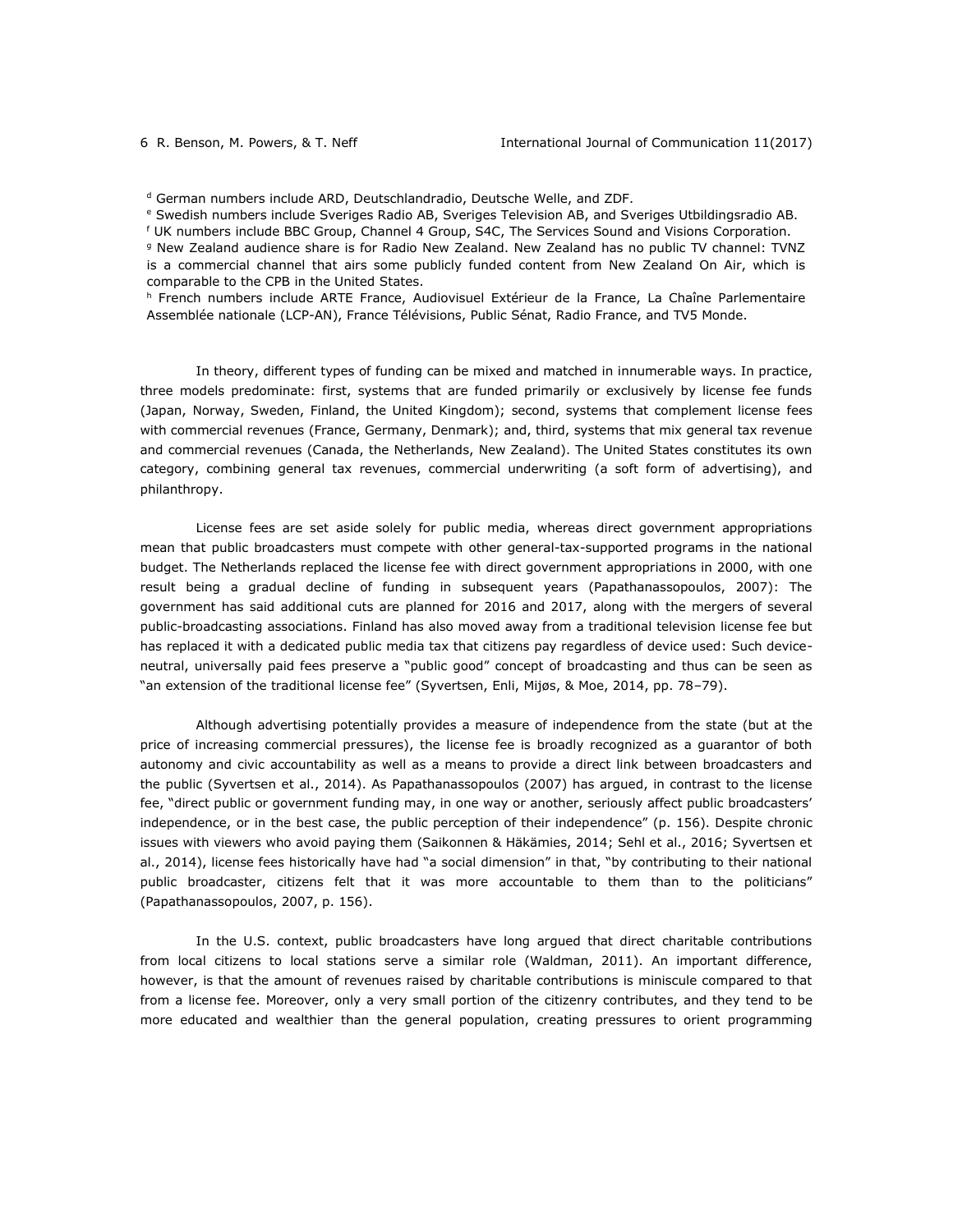toward this elite subpopulation (Starr, 2001). U.S. public media's reliance on philanthropy has also created pressures to skew content to meet the demands of major donors. In recent years, several funding scandals have revealed the depth of the problem: In 2012, the Public Broadcasting Service (PBS) created a multipart series on the U.S. economy sponsored by Dow Chemical that closely tracked the company's major business interests; in 2013, it created a documentary about drones funded by Lockheed Martin, a drone manufacturer; and in 2014, it created a series entitled *Pension Peril* about the problems caused by public employee pensions, funded by a billionaire investor's personal foundation that was actively lobbying state legislatures to eliminate pension programs (Sirota, 2014). As PBS's ombudsman ruefully admitted: These scandals "shine a light on . . . ethical compromises in funding arrangements and lack of real transparency for viewers caused, in part, by the complicated funding demands needed to support public broadcasting" (Getler, 2014, para. 4). While the federal government provides well under half the funds for most stations and programs, this contribution remains crucial for some of the most hard-hitting investigative programs, such as the documentary series *Frontline*. As one *Frontline* producer publicly remarked, public funding has been decisive, because "corporate sponsorship" or "large significant philanthropic" donors have been even less willing than government to support their critical mission.<sup>4</sup>

Advertising funding tends to dilute the public service mission, thus diminishing the difference between public service and commercial television channels. For instance, research has shown only minor differences between the private TF1 and public France 2 evening news (Benson, 2013);<sup>5</sup> however, France has attempted to compensate for this blurring of the lines by placing extra public service demands on other public channels that receive less or no advertising, such as France 3 and ARTE (a French–German jointly funded channel).

In addition to the amount and type of funding, the length of funding period is also an important mechanism for protecting professional autonomy. In countries like the United Kingdom, Denmark, Sweden, and Germany, license fee funding is established for multiyear periods, thus reducing the government's ability to directly link funding to either approval or disapproval of programming. The lengths of funding periods vary from two years (Germany) to six (the United Kingdom).

In countries with direct government appropriations, such as the Netherlands (since 2000), New Zealand, Canada, and the United States, appropriations typically are set on a yearly basis. In Canada, the annual appropriation process has kept the Canadian Broadcasting Corporation (CBC) "on a short leash," thus "making long-term planning difficult" (Skinner, 2008, p. 16); annual funding reviews also subject the CBC to a greater degree of partisan upheaval than does the British model of financing via license fees (Trudel & Abran, 1996).

It should be noted, however, that license fees may also be established on an annual basis, as is the case in Japan, Norway, Finland, and France; this is not optimal for funding security, but in practice the

<sup>4</sup> Remarks by *Frontline* producer David Fanning, Free Press Media Reform Conference, Boston, April 9, 2011.

<sup>&</sup>lt;sup>5</sup> The elimination of prime-time evening advertising on French public television, begun under the Sarkozy administration in 2008, does not seem to have shifted this tendency.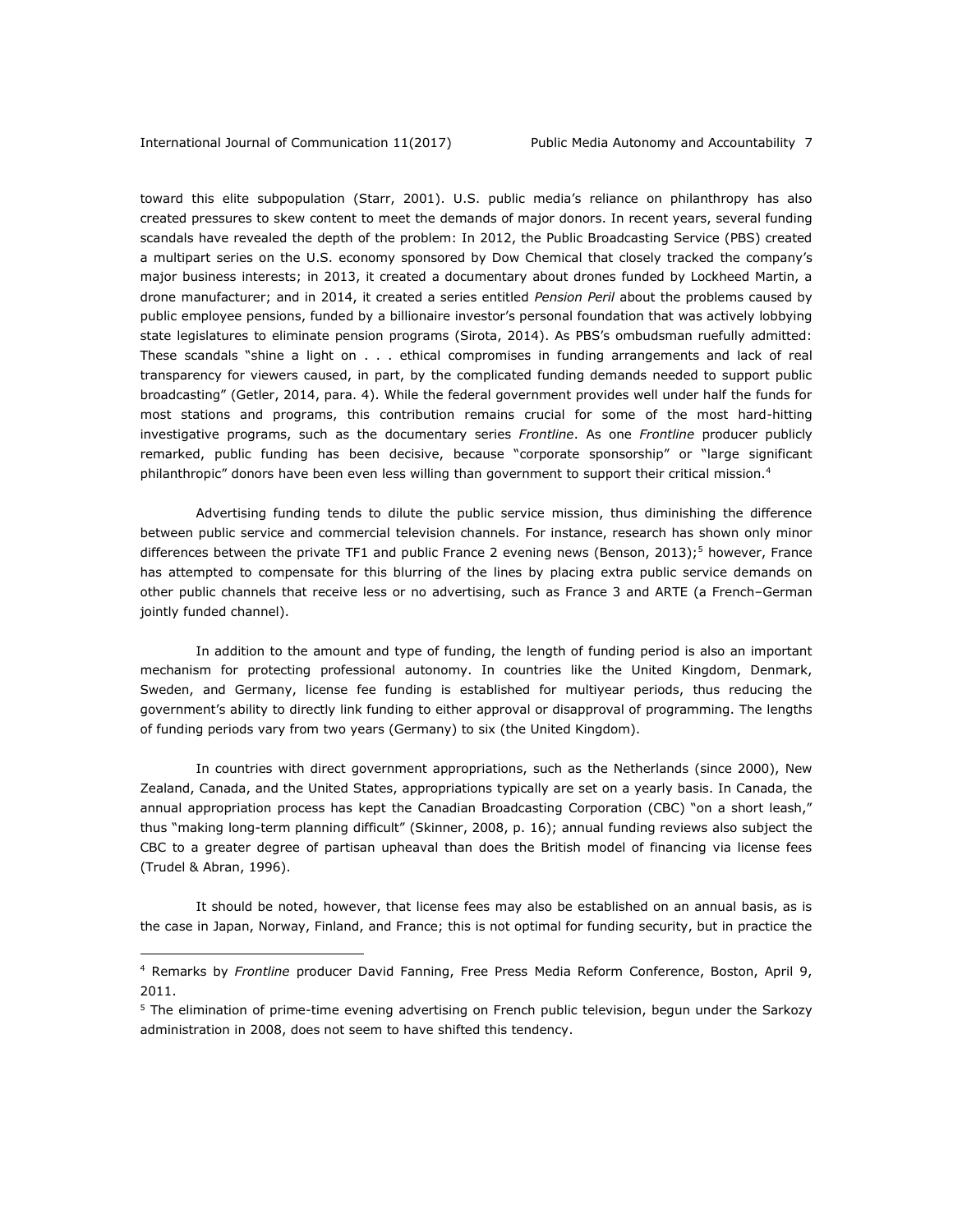mere existence of a dedicated license fee has tended to insulate funding decisions from the political pressures common to direct funding regimes (Syvertsen et al., 2014).

In the United States, no laws or regulations guarantee multiyear funding of the governmentestablished Corporation for Public Broadcasting (CPB), which in turn allocates funding to programs and local stations affiliated with PBS (TV) and National Public Radio. By tradition only, congressional authorization of funding has been on a two- to three-year cycle, but actual appropriations of funds are always annual. Conservative congressional critics have frequently used the annual appropriations process to complain about public broadcasting's supposed liberal bias (e.g., by broadcasting documentaries about global warming; see Russo, 1999, p. 160). This constant criticism from the Right has had a chilling effect on PBS's and National Public Radio's capacity to produce independent, critical reporting of government and politics (Hoynes, 2007). As recently as 2013, multiyear authorization levels were overridden by annual appropriations, resulting in a 5.2% reduction in previously committed funding (CPB, 2013).

### *Administrative and Legal Charters*

Charters establish and protect the central missions of public media by specifying their civic duties and limiting government interference. Strong charters provide a legal basis for non-interference from government as well as clear language that calls for public media to provide content not provided by commercial media in sufficient quantity or quality, such as children's educational and public affairs programming (Curran et al., 2009; Sihvonen, 2015). Though overly constraining charter language is a potential problem, in practice the greater danger has been posed by a particular form of what New Zealand media scholar Peter Thompson (2012) calls "strategic ambiguity": weak mandates with overly generic language that leave public media more vulnerable to the winds of change in government policy.

Most charters and related laws explicitly restrict the capacity of governments to influence programming in partisan directions. Norway's Articles of Association stipulate that the public broadcaster must be able to "operate freely and independently in relation to persons or groups that, for political, ideological, economic or other reasons, wish to exert control on its editorial content" (NRK, 2010, para. 33). This clear delineation of boundaries helps explain why the public broadcaster has been able to combine "strong governmental influence at the structural level . . . with a high level of autonomy in programming" (Roppen, 2008, p. 80). A similar charter in the United Kingdom is established via negotiations between the BBC and government every 10 years. Between these periods, the BBC enjoys significant autonomy from governmental interference.<sup>6</sup> Sweden's SVT is also governed by a multiyear charter (SVT, 2012). In nearly all countries studied, charters prohibit the top executive or the political party in power from unilaterally appointing or removing the leaders of public broadcasters (with the notable, but temporary, exception of France, as discussed below).

<sup>&</sup>lt;sup>6</sup> Remarks by then BBC director general Mark Thompson, "Public Media in a Digital Age," New America Foundation and Free Press, Washington, DC, October 5, 2010. Puttnam (2016), however, calls for getting rid of the charter system and putting the BBC "on a statutory footing through a new act of parliament" (p. 62).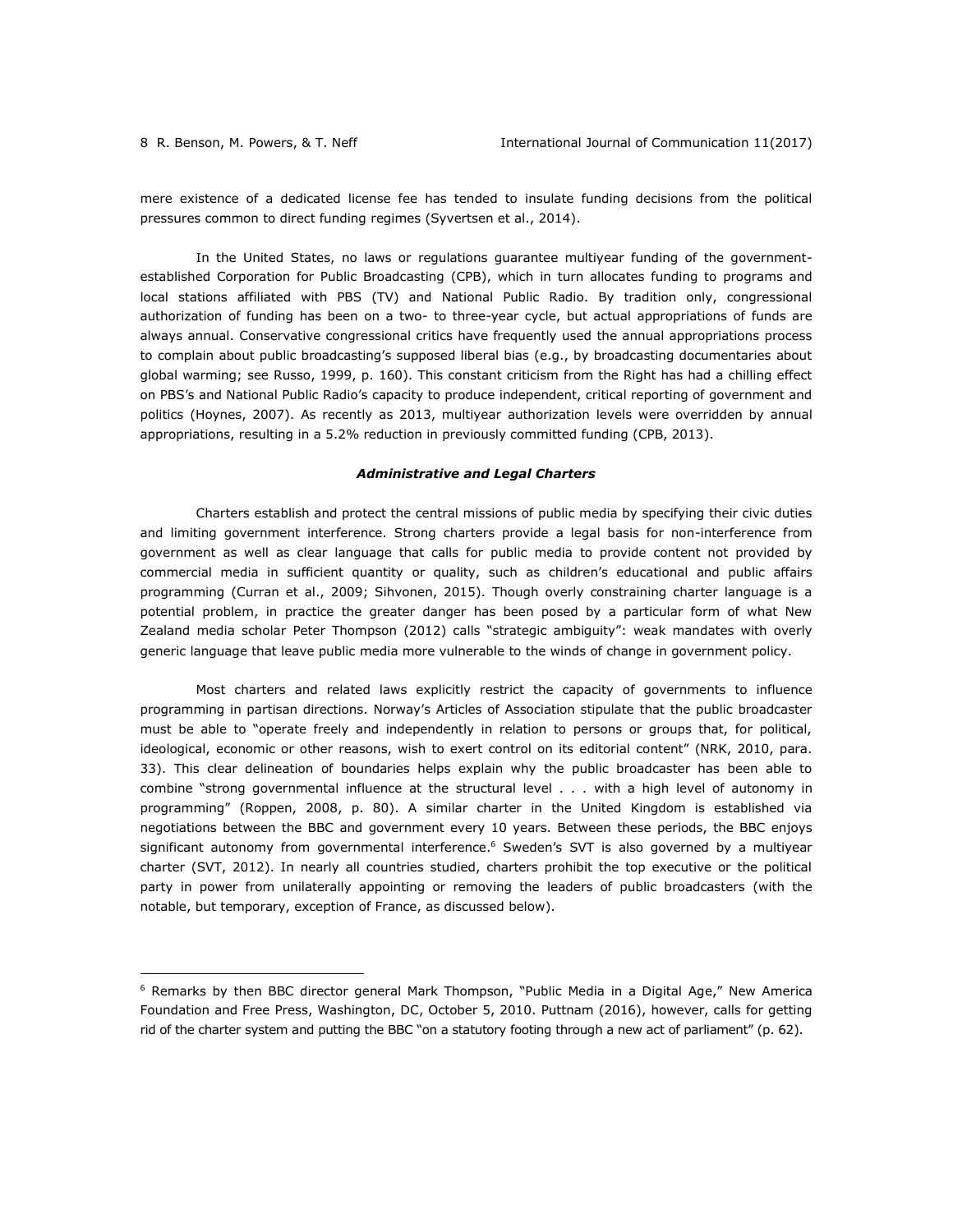In some countries, charters set forth the technical criteria by which funding is determined. In Germany, an independent commission—the *Kommission zur Ermittlung des Finanzbedarfs der Rundfunkanstalten* (KEF), literally, "Commission for the Determination of the Financial Needs of Broadcasters"—sets the fee based on the budgetary plans of the public broadcasters. Typically, the KEF's recommendation is enacted through an interstate agreement between the various Länder (German states, which have sole responsibility for culture and media; Bron, 2010). The agreement is almost always pro forma, and the exceptions prove the rule (Humphreys, 1996). In 2004, for example, a number of Länder refused the KEF's proposed license fee hike, and the issue went to the Federal Constitutional Court of Germany, which ruled in 2007 in favor of the public broadcasters. The German court argued that when the political field begins determining funding, public broadcasters would "no longer be availing themselves of a freedom, but merely be executing predetermined programmes" (Karstens, 2007, para. 3).

Administrative and legal charters also set forth mandates to achieve civic goals, such as providing educational content, supporting cultural programming, and including diverse voices (BBC Trust, 2010). Norway's NRK is obligated to provide minimum levels of news and current affairs programming as well as specific amounts of children's content. By law, it must submit an annual report to the Norwegian Media Authority detailing its fulfillment of these mandates (NRK, 2010), though the Norwegian Media Authority has no legal right to intervene directly in NRK's programming decisions. Most other countries in our sample do not set specific quotas; instead, public broadcasters are required and expected to reach diverse audiences through quality programming.

Even in countries where the public service broadcaster is relatively weak, charters task public media with providing content that is often neglected in commercial media. For example, the New Zealand Broadcasting Act of 1989 established New Zealand On Air (NZoA) as an autonomous government entity with primary responsibility "to reflect and develop New Zealand identity and culture by (i) promoting programmes about New Zealand and New Zealand interests; and (ii) promoting Maori language and Maori culture" (New Zealand Parliamentary Counsel Office, 1989, p. 35). At the same time, Thompson (2012) has noted that policy changes in the wake of Center-Right party triumphs in 2008 resulted in a "further dilution of the media's civic accountability" (p. 109). These changes included the abolition of the charter for public service broadcaster Television New Zealand, replacing it with vague language about the range and quality of content. Through such ambiguity, TVNZ could be more easily directed by "the government's transitory policy priorities" (p. 109).

Once again, the United States also provides a mostly cautionary tale. The original Public Broadcasting Act (CPB, 1967) created the private, nonprofit CPB to provide limited coordination of the hundreds of preexisting local public radio and television channels. CPB is charged with facilitating programs of "high quality, diversity, creativity, excellence, and innovation" (p. 23) and making them available to local stations. However, CPB itself is prohibited from owning stations or directly producing programs. CPB's capacity to implement its mandate is weakened by congressional requirements that most of its funds go directly to local stations, producing a "Balkanization" of the public media network designed to keep it weak (Aufderheide, 1996). As Wick Rowland, public media scholar and former CEO of Colorado Public Television, summarizes: The "complex, inter-institutional bureaucratic negotiation process" required to produce any national programming under this system effectively "saps the vitality, imagination and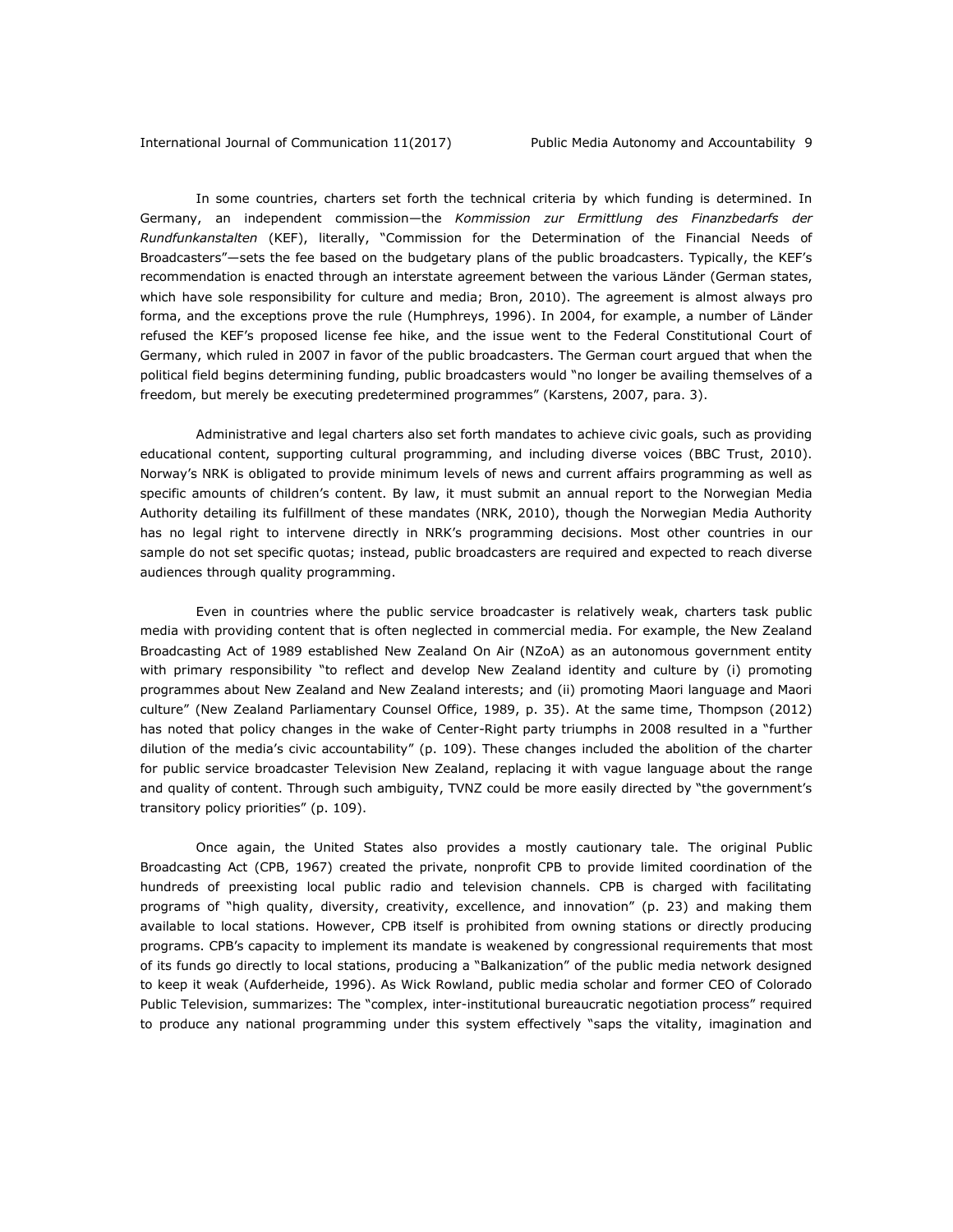daring that otherwise might have become the hallmarks of contemporary public television" (cited in Engelman, 1996, p. 171).

### *Arm's Length Oversight*

All public media outlets in the countries studied have oversight agencies and administrative boards. There are two broad types of oversight agencies. "External" agencies, like the United Kingdom's Ofcom (Office of Communications) and the Norwegian Media Authority in Norway, ensure that public broadcasters meet their public service obligations while also serving as an administrative buffer from political pressures. "Internal" boards—usually comprising independent trusts or foundations—directly oversee management of the public broadcaster. In the United Kingdom, the BBC Trust currently performs this internal function, while leaving day-to-day decision making to an executive board; plans are now under way to join the Trust and the executive board into a new "unitary board."7 The Swedish public broadcaster, SVT, is likewise owned by an independent foundation specifically designed to insulate it from both state and market pressures (SVT, 2012).

The independence of oversight agencies or boards is bolstered through various means: staggered terms, dispersed appointment power, and inclusion of members representing various public groups and forms of expertise. In Sweden, the foundation's board consists of 13 members, including the chair, who serves a four-year term; other members' terms last eight years (Förvaltningsstiftelsen, n.d.). Terms are staggered: Half the board leaves every four years. Parliament begins the process with each party recommending members (based on party affiliation but also expertise in the areas of media, law, business, and the arts). Sweden's ruling government then makes appointments from this list. Since 2007, regulations specify that all parties in parliament must be represented on the board.

Additionally, in many of the countries examined the authority to make appointments is dispersed across political and administrative offices. For example, the German KEF consists of 16 members (KEF, 2010). Each Land appoints one expert from a given field (it is prearranged what field the expert must come from—typically, law academia, business, politics, and media); subsequently, the 16 Land premiers decide together on all KEF members.<sup>8</sup>

Diversity of membership is also required for the broadcast councils that internally oversee Germany's public service broadcasters. Such councils are found at each public broadcaster and are responsible for electing broadcasting directors, advising on program design, monitoring compliance with program standards, and approving the budget and annual report (Humphreys, 1996). These councils also set out the general programming guidelines for the public service broadcasters (e.g., the mixture of scheduled programs), consistent with the public service mandate established via treaty among all the regional Länder governments that programming should be comprehensive, including entertainment as well

 $7$  Puttnam (2016) raises concerns that this unitary board will place government-appointed members much closer to BBC operations decisions, and thus recommends development of an "independent appointments process" (p. 63).

 $8$  E-mail correspondence with Horst Wegner, general secretary of KEF, October 11, 2010.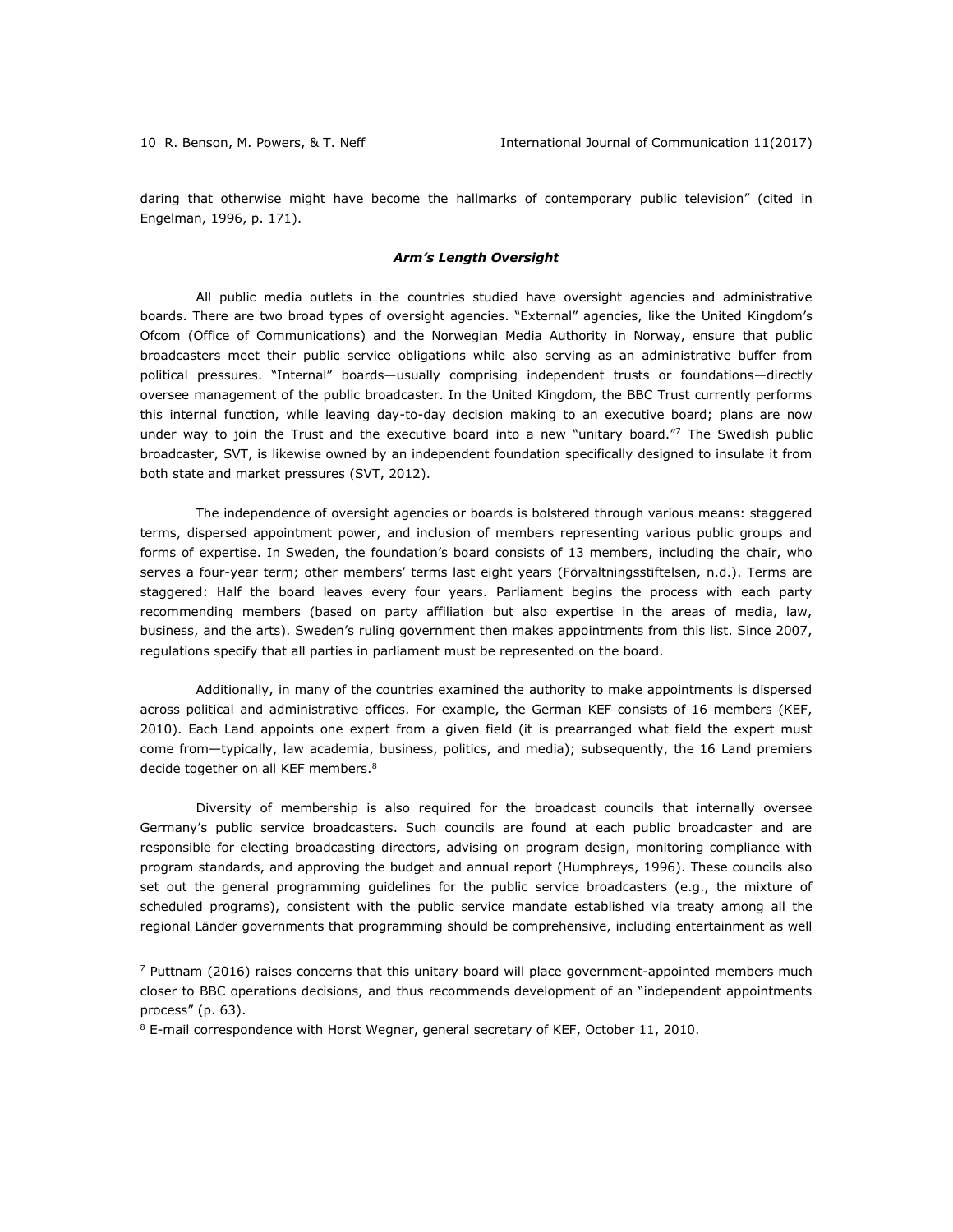as news, and that there should be a plurality of opinion (Khabyuk, 2010). Council members typically are representatives of unions, trade and industry groups, churches, universities, and cultural institutions. In the past, many members have had allegiances to particular parties. Due to the federal nature of the broadcasting system, though, it has been difficult for any one party to influence programming decisions, leading Humphreys (1996) to write that "no single party ever enjoyed undue influence over the entire public service broadcasting system" (p. 153).

In contrast to the relatively robust firewalls in the United Kingdom, Germany, and the Nordic countries, France, Japan, and the United States have struggled to maintain protections from partisan political meddling. After being under the state's thumb during the de Gaulle years, French public television gradually won a measure of autonomy during the 1980s and 1990s. In 2008, however, the Sarkozy administration reasserted presidential authority to directly appoint the public broadcaster's director. Then, in 2013, the tide turned again when a Socialist Party–controlled parliament reversed this provision and restored the authority of the Conseil supérieur de l'audiovisuel (i.e., High Council for Broadcasting) to name the director of France Télévisions (Conseil supérieur de l'audiovisuel, 2013).

Although Japan's Broadcast Law prohibits political "interference in programming" (Krauss, 2000, pp. 96–97), Japanese politicians periodically have been accused of attempting to exert influence on NHK news. In 2005, allegations surfaced that portions of a 2001 program on "comfort women" linking Emperor Hirohito to the World War II policy of "sexually enslaving women for the Japanese military" had been removed in response to political pressure (Krauss, 2006). The allegations, though denied by both NHK and other government officials, nevertheless demonstrated NHK's continuing vulnerability to political interference, given the weak autonomy of its oversight board as well as the broadcaster's reliance on annually renewed funding levels. More positively, the controversy demonstrated the persistence of journalistic and public expectations that such partisan influence is improper.

In the United States, the president, subject to Senate approval, has sole authority to appoint the nine members of the CPB's board of directors, each serving six-year terms (with the possibility for one consecutive reappointment). No more than five board members can belong to the same political party (CPB, 1967). The 1992 amendments to the 1967 act specified that board members' terms must be staggered in two-year increments so that only three members' terms end in the same year. Historically, however, "board members have been appointed on the basis of political patronage rather than expertise," thus "compromis[ing] CPB's capacity to defend the integrity of its programming" (Starr, 2001, p. 26). CPB's statutory requirement to monitor the "objectivity and balance in all programs or series of programs of a controversial nature" has primarily been wielded by conservatives fearful of liberal bias (CPB, 1967, p. 4). Far from ensuring public media independence and quality, CPB oversight has mostly created a climate of fear and caution among public media journalists (Hoynes, 2007).

### *Audience Councils and Surveys*

All countries in this study have formal mechanisms to link public media to their audiences, though which audiences count the most is sometimes in dispute. These links are forged in myriad ways, including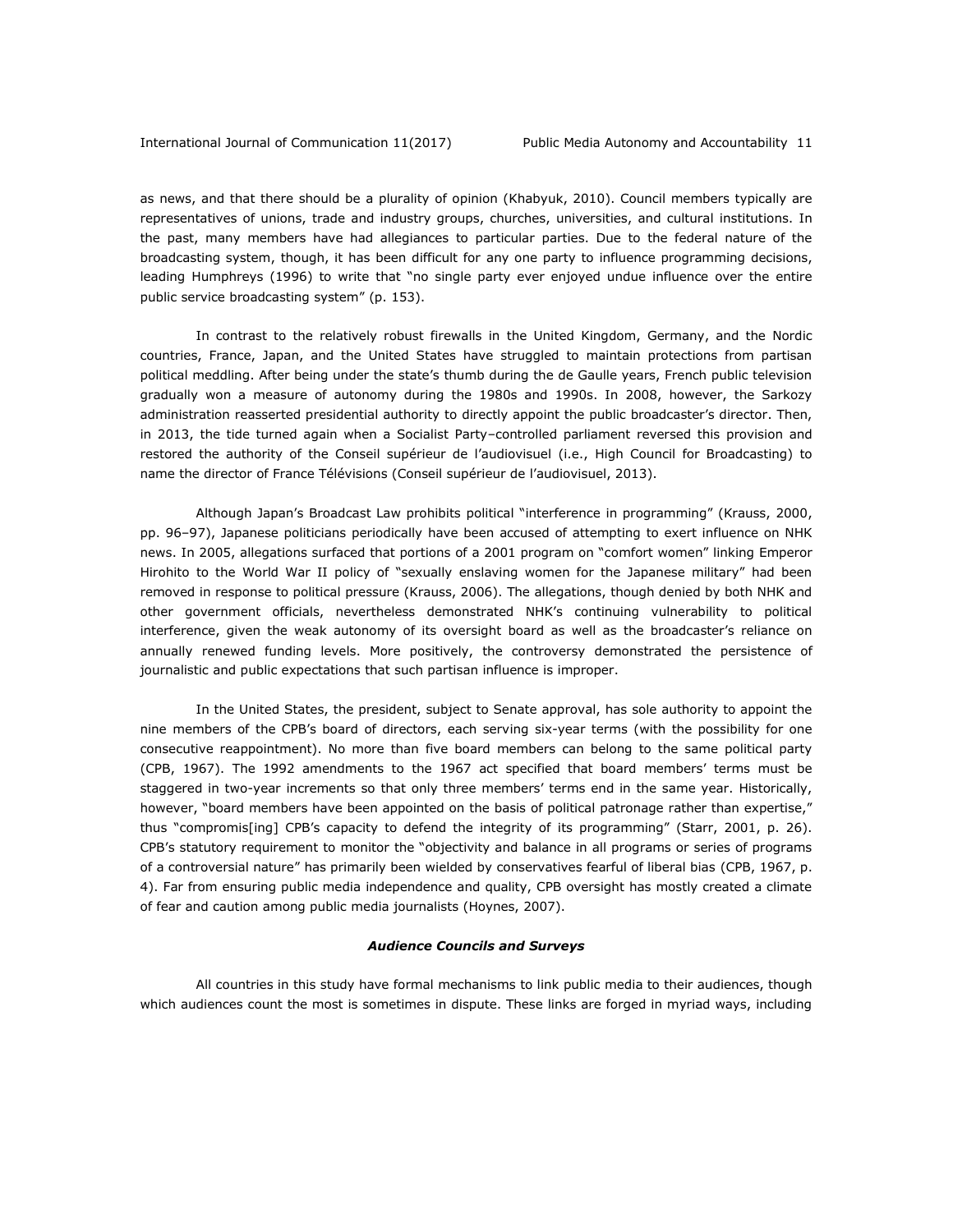through boards of citizens and experts as well as national surveys at regular intervals. Well-designed avenues for public input maximize pluralism by allowing a wide range of voices to enter the conversation.

For example, in the United Kingdom, audience councils—established by law in the most recent royal charter—must be "consulted on the BBC's performance in promoting [its] public purposes" (United Kingdom Department for Culture, Media and Sport, 2006, p. 15). The councils must in turn publish an annual report assessing how well the BBC meets license payers' needs. In Denmark, an eight-member independent regulatory authority (the Radio and Television Board) must include one person nominated by the Cooperative Forum for Danish Listeners and Viewers Association (Denmark Agency for Culture and Palaces, 2010).

Public surveys are common forms of audience input. Such surveys, in principle, are not the same as commercial marketing research, though the lines can sometimes become blurred. Public media have an obligation to serve a broad, diverse audience that extends beyond advertisers' desired demographics, and carefully designed surveys can help accomplish this goal. In Canada, a report card based on public surveys gauges how well services fulfill mandates under the Broadcasting Act (CBC/Radio-Canada, 2013). Annual surveys also are conducted in Finland and New Zealand (NZ on Air, 2013; Yle, 2013). Japan's NHK conducts a nationwide audience survey biannually (NHK, 2015b).

Paying attention to audiences does not have to mean pandering to them. For instance, the small public service media channel ARTE (funded jointly by French and German license fees and other government revenues) fills its television schedule (and website) with 40% documentaries and a range of cutting-edge arts programs precisely because it is committed to serving a variety of underserved niches as well as attempting to create new demand rather than responding only to a preexisting demand (ARTE,  $2016$ ).<sup>9</sup>

Audience input in the form of opinion surveys can also provide public broadcasters with an additional buffer against partisan political pressure. Tunstall (2010) writes:

Although many British politicians have tried to steer the BBC in particular partisan directions, most such attempts have been somewhat hesitant and of limited success. Both the relevant politicians and the relevant senior civil servants recognize the BBC usually scores more highly in opinion polls than does the incumbent government. (p. 149)

In the United States, local public broadcasters are required to establish community advisor boards in order to receive CPB funding. Audience members who donate, however, effectively have the most input over programming. With federal dollars making up only 15% of station operating budgets, "it is the audience member with disposable income who must be courted with programs that keep the checks

<sup>&</sup>lt;sup>9</sup> Remarks by Elke Blocher, chargée de communication, and Uwe Lothar Müller, rédacteur en chef adjoint ARTE Reportage, ARTE headquarters, Strasbourg, France, June 24, 2016, Rodney Benson field notes.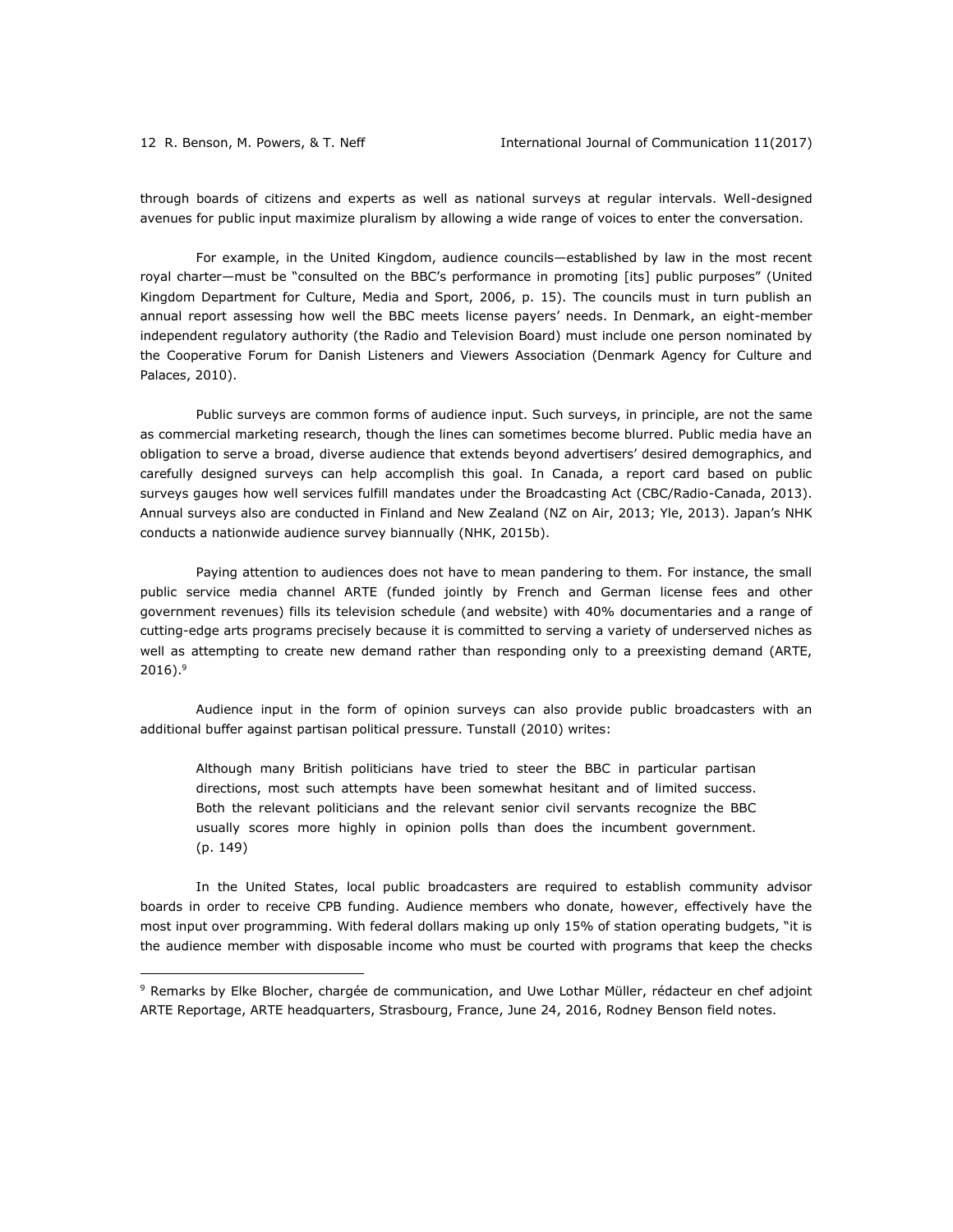coming in during the periodic on-air fundraisers" (Avery, 2007, p. 361). In similar fashion, a recent inquiry into the future of the BBC (Puttnam, 2016) expressed concerns that the BBC is moving in a direction that will sacrifice "underserved audiences" (both regional and socioeconomic) while "superserving the literate, articulate and wealthy" (p. 59).

### *Public Media in the Digital Era*

Digital services have become an important battleground for public media. The public media outlets that seem most capable of making the transition are those that have followed similar policy paths from the broadcast era, such as maintaining or adapting funding mechanisms separate from annual government funding, providing content not available on commercial media, and seeking public input.

Funding structures from the pre-Internet era have a significant effect on online expansion efforts. Brevini (2013) found that the BBC's "huge resources" have enabled it to "offer wide-ranging outputs, from educational and cultural programmes for the web, to news, public affairs and interactive forums" (p. 147). Many countries are adjusting their license fee structures to account for the proliferation of digital devices, which provide multiple access points for content. Whereas license fees once were determined simply by the presence or absence of a television in the home, countries such as Denmark have altered this definition to include any device that can display television content (Syvertsen et al., 2014). These policy changes are intended to address increasing costs, which have not been met by proportional increases in license fees or government appropriations, and adapt to shifting media consumption patterns involving access to multimedia content across multiple devices. In 2013, Germany moved to a flat-rate, perhousehold license fee. The "one residence, one fee" system is promoted as a means of enabling access to content across multiple devices without having to pay multiple fees (ARD, ZDF, & Deutschlandradio, 2015).

While advertising or online merchandising might seem to offer additional means of funding public media's online expansion, public service broadcasters face stiff opposition, both from commercial media and government regulators, which are raising the specter of unfair state-sponsored competition against market actors (Nieminen, 2010). Some commercial owners see public media's access to public funds and even advertising as unfair competition $10$  and have portrayed public media as obsolescent in the digital age. Syvertsen et al. (2014), however, show that in Nordic countries public service broadcasters are the only broadcasters providing locally produced, innovative, and experimental content on the extended channel spaces opened up by digitalization. The loss of a commercial broadcaster would have little effect on the overall content mix, yet "if either the main channel or the in-depth channel of a national public service broadcaster went off the air . . . the scope, quality and diversity of the national television output would be dramatically reduced" (p. 81). Public service broadcasters can also play active roles in helping audiences navigate networks in which information is abundant but substantial amounts of civic affairs content can get lost in the noise (Burri, 2015; Helberger, 2015).

<sup>&</sup>lt;sup>10</sup> E-mail correspondence with Kjersti Thorbjørnsrud and Audun Beyer, University of Oslo, October 5, 2010. See also Puttnam (2016).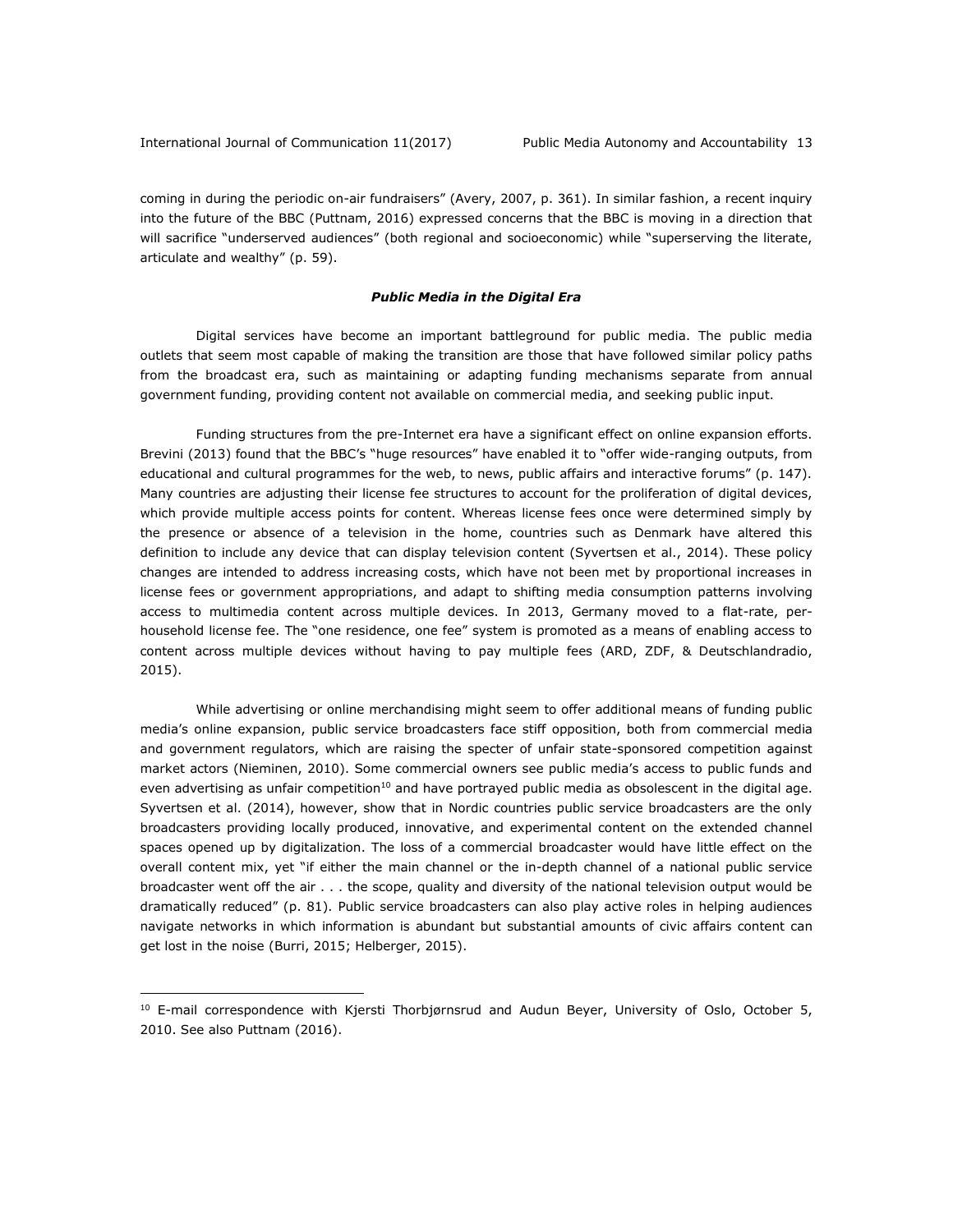Where public broadcasters have not expanded online, it has been largely due to legal constraints stemming from commercial media opposition. For example, in Denmark, associations representing commercial media have gathered strong political backing for banning or restricting public broadcaster DR's online services. With the recent adoption of a media policy agreement for 2015 to 2018, DR's existing online services remain intact, and a panel of experts will be asked to "clarify the future role of public service media" (Søndergaard, 2014, para. 11). Germany's public broadcasters also have struggled with legal and political pressures as well as an organizational culture that perhaps is not as "pro-digital" as those found at public broadcasters like the BBC and Yle, which draw large audiences to their online offerings (Sehl et al., 2016).

Successful transitions online seem to find the right balance between predigital missions emphasizing diverse and civic-oriented content and strategies to take advantage of Internet affordances to expand and enhance offerings. Surveying available studies of the digital roles for public service media in 56 countries, Tambini (2015) found "there are some cases where audience decrease, a tightening of the remit, and funding reductions create a self-reinforcing spiral of decline, and some others in which innovation and new services create a virtuous circle of reform" (p. 1420). Initiatives that extend roles for public service broadcasters online can enable such innovation, helping these broadcasters avoid a catch-22 in which they find themselves competing with commercial broadcasters by producing similar populist content or sticking to old remits that feed perceptions that they are "dull and old-fashioned" (p. 1411).

Moreover, the license fee and similar universally paid fees, such as Finland's Yle tax, remain relatively firm foundations for the extension of public broadcasting into the online media ecosystem (Sehl et al., 2016). Compared to tax exemptions and distribution support, whose benefits to newspapers decline along with drops in circulation, license fees constitute a "partial exception" to Nielsen's (2014, p. 15) warning of the negative consequences of freezing media subsidies in their 20th century forms.

### **Conclusion**

This study used comparative policy research to describe how several leading democratic nationstates foster relatively autonomous and accountable public media. No one right policy solution exists, but our research highlights four crucial domains that can help make a difference: funding, charters, oversight agencies, and audience councils and surveys. Within these domains, we identify the following best practices that promote professional autonomy and civic accountability: (1) funding that is relatively generous, funneled through a dedicated fee rather than general tax revenues, and established for multiyear periods, which lessens governmental capacity to directly link funding to approval or disapproval of programming; (2) legal and administrative charters that restrict government's ability to influence programming in a partisan direction while also mandating the provision of high-quality programming that caters to diverse audiences; (3) oversight agencies that serve as arm's length buffers between public media and the government in power, and whose own independence is bolstered through staggered terms and the dispersal of authority to make appointments; and (4) audience councils and surveys that strengthen links to diverse publics.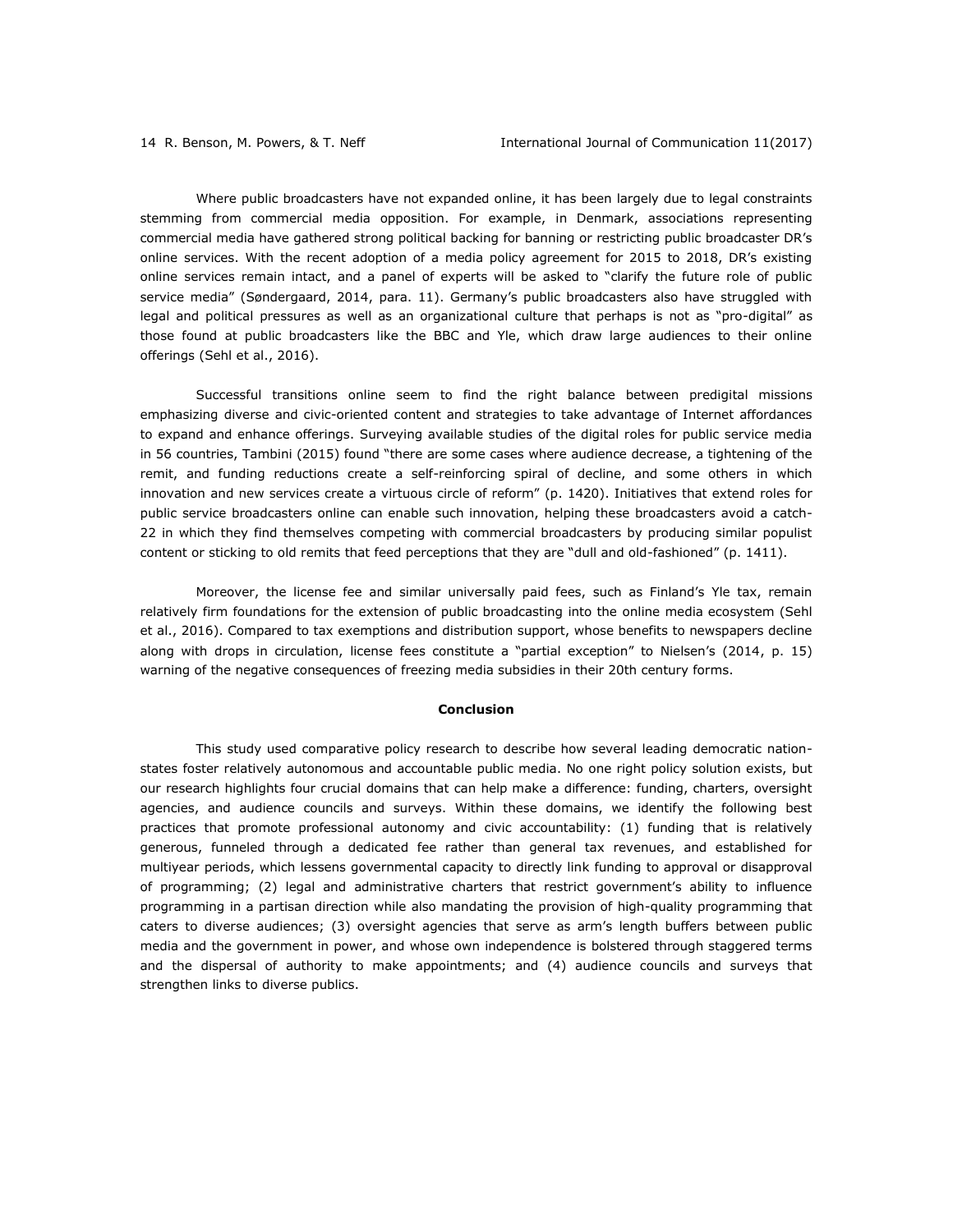Our research highlights the notable strengths of public media systems in the United Kingdom, Germany, and the Nordic countries, all of which are likely to have policy strengths in these four domains. In contrast, public media have been weakened in recent years in the Netherlands and New Zealand due to erosion of procedures for ensuring arm's length autonomy from direct governmental control (e.g., shifting from license fees to direct government funding in the Netherlands; abolishing TV New Zealand's charter). Canada's public media system, already relatively weak, has remained vulnerable to political pressures because of its reliance on direct government funding, which has been cut in recent years. The U.S. public media system likewise continues to struggle with both political party and philanthropic pressures due to its weak institutional autonomy, government underfunding, and reliance on private donors to make up the shortfall. Public media in the United States, Japan, and France have all struggled to preserve their autonomy from partisan political meddling due to relatively weak legal and regulatory protections.

It is important to stress, however, that even in countries where public media operate under less than ideal regulatory and funding conditions, they retain a certain distance from market pressures and thus tend to provide at least some types of valuable content ignored or downplayed by their commercial peers (Benson, 2013). Conversely, even the best public media are far from perfect and do not go as far as many smaller-scale alternative media in criticizing the status quo or giving voice to individuals and groups at the margins (Couldry & Curran, 2003). The funding and administrative procedures we have identified help protect public media from short-term government pressures, but they cannot entirely overcome deeply entrenched long-term influences related to the shared class interests and social networks of many elite politicians, regulators, and public media professionals (Williams, 1973).

Given these caveats, our research helps move the debate about public media beyond the simplistic dichotomy of state versus market—especially in the United States, where the legitimacy of noncommercial public media continues to be contested (Pickard, 2014). The use of self-limiting rationallegal authority (Hallin & Mancini, 2004) helps account for the seeming paradox at the heart of this study: Public media systems that are highly regulated but in clearly stated, nonpartisan terms (as in Germany, the Nordic countries, and the United Kingdom) tend to achieve greater autonomy and accountability than public media systems that are loosely regulated and exposed to greater pressures from the market, philanthropy, and political parties. Our findings provide additional and updated support for Hallin and Mancini's (2004) claims of significant policy differences between public media in democratic corporatist systems and those in liberal (including Japan and New Zealand, which have been most influenced by this model) and polarized pluralist systems, while also calling attention to differences within these systems (including the major exception of the United Kingdom). Given that France is the only polarized pluralist nation-state in our sample, further research is needed to confirm the existence of consistent regulatory and content differences between the democratic corporatist and polarized pluralist models.

Admittedly, we do not explore the full range of external factors—such as levels of societal inequality and accessibility and quality of education—that contribute to stronger or weaker public media in our sampled countries. Future research should explore not only the effectiveness but the efficiency of public media policies: Are public funds being spent in the best possible way? Identification of systematic cross-national regulatory and funding differences is a necessary precondition for answering such important questions.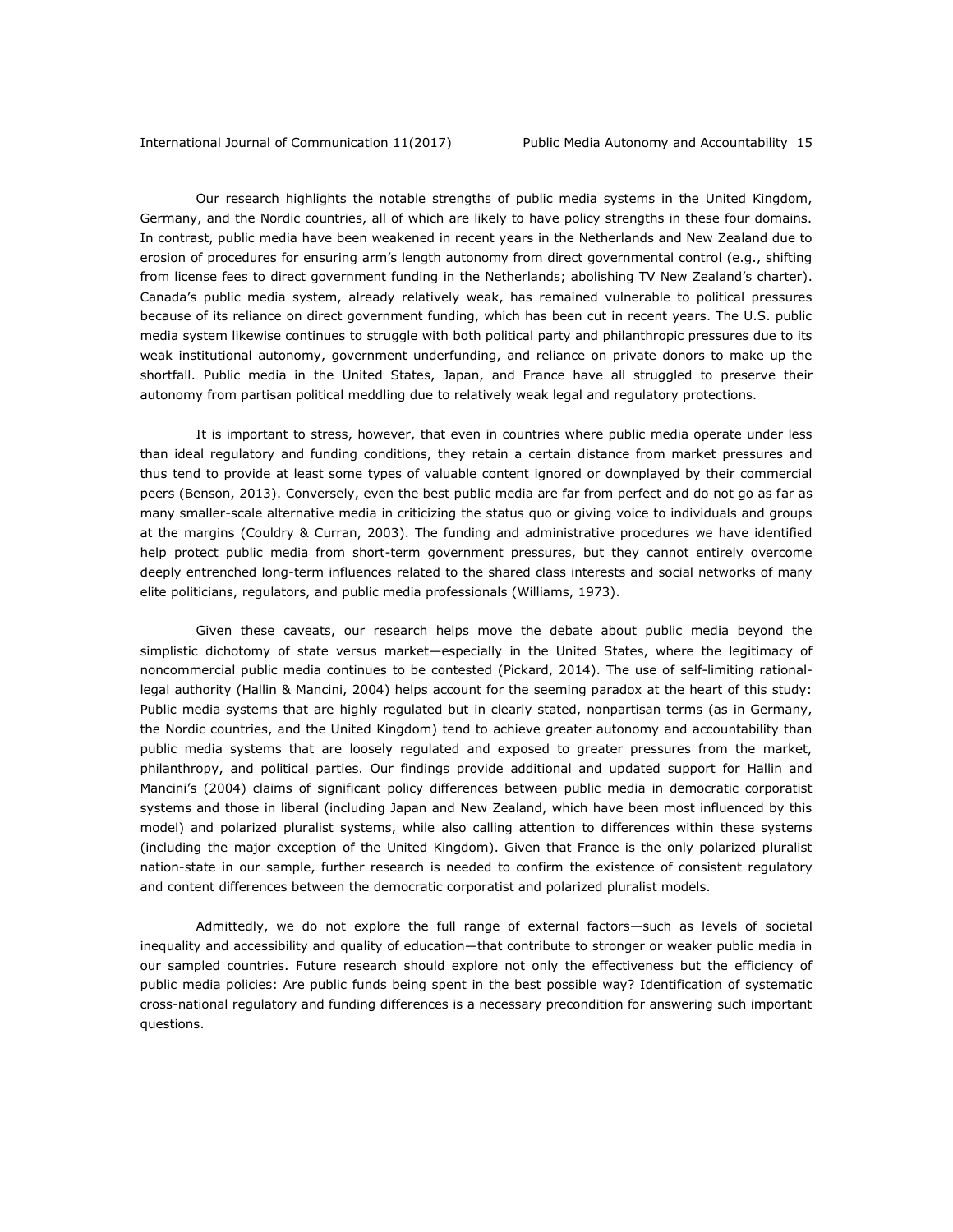Are public media doomed to obsolescence in the digital era? Certainly, they face new challenges online (Glowacki & Jackson, 2014). We need to better understand the ways that strong public media interact with private media to either increase, decrease, or maintain diversity in the increasingly interconnected digital media ecology. Although there are considerable pressures to compete directly with commercial outlets and to monetize online platforms and content, most leading public media continue to emphasize their core civic missions, even if in some cases they might do more (Sjøvaag, Moe, & Stavelin, 2012). To date, it seems that the countries that have made the transition most smoothly are those that have extended—rather than drastically changed—their off-line best practices. Whether public media continue to offer unique, civically valuable content to sizable audiences will be up to the policy choices we make now and in the future. We hope that our study will lay the groundwork for future research on public media, both off-line and online, that comprehensively documents the linkages between specific policies, professional practices, news content outcomes, audience engagement, and public opinion formation across a larger sample of European and non-European democratic nation-states.

### **References**

- Aalberg, T. (2015, December 28). *Does public media enhance citizen knowledge?* (PERC Paper 13). London, UK: Political Economy Research Centre. Retrieved from [http://www.perc.org.uk/project\\_posts/perc-paper-13-does-public-media-enhance-citizen](http://www.perc.org.uk/project_posts/perc-paper-13-does-public-media-enhance-citizen-knowledge/)[knowledge/](http://www.perc.org.uk/project_posts/perc-paper-13-does-public-media-enhance-citizen-knowledge/)
- Aalberg, T., & Curran, J. (2011). *How media inform democracy.* New York, NY: Routledge.
- Albæk, E., van Dalen, A., Jebril, N., & de Vreese, C. H. (2014). *Political journalism in comparative perspective*. Cambridge, UK: Cambridge University Press.
- ARD, ZDF, & Deutschlandradio. (2015, March). One residence one fee. Retrieved from [http://www.rundfunkbeitrag.de/e175/e1584/Informationen\\_fuer\\_Studierende\\_englisch.pdf](http://www.rundfunkbeitrag.de/e175/e1584/Informationen_fuer_Studierende_englisch.pdf)
- ARTE. (2016). *All about the programmes* (ARTE informational booklet). Strasbourg, France: ARTE GEIE.
- Aufderheide, P. (1996). Public service broadcasting in the United States. *Journal of Media Economics*, *9*(1), 63–76.
- Avery, R. K. (2007). The Public Broadcasting Act of 1967: Looking ahead by looking back. *Critical Studies in Media Communication*, *24*(4), 358–364. doi:10.1080/07393180701560914
- Barnett, S. (2005). Opportunity or threat? The BBC, investigative journalism and the Hutton Report. In S. Allan (Ed.), *Journalism: Critical issues* (pp. 328–341). London, UK: Open University Press.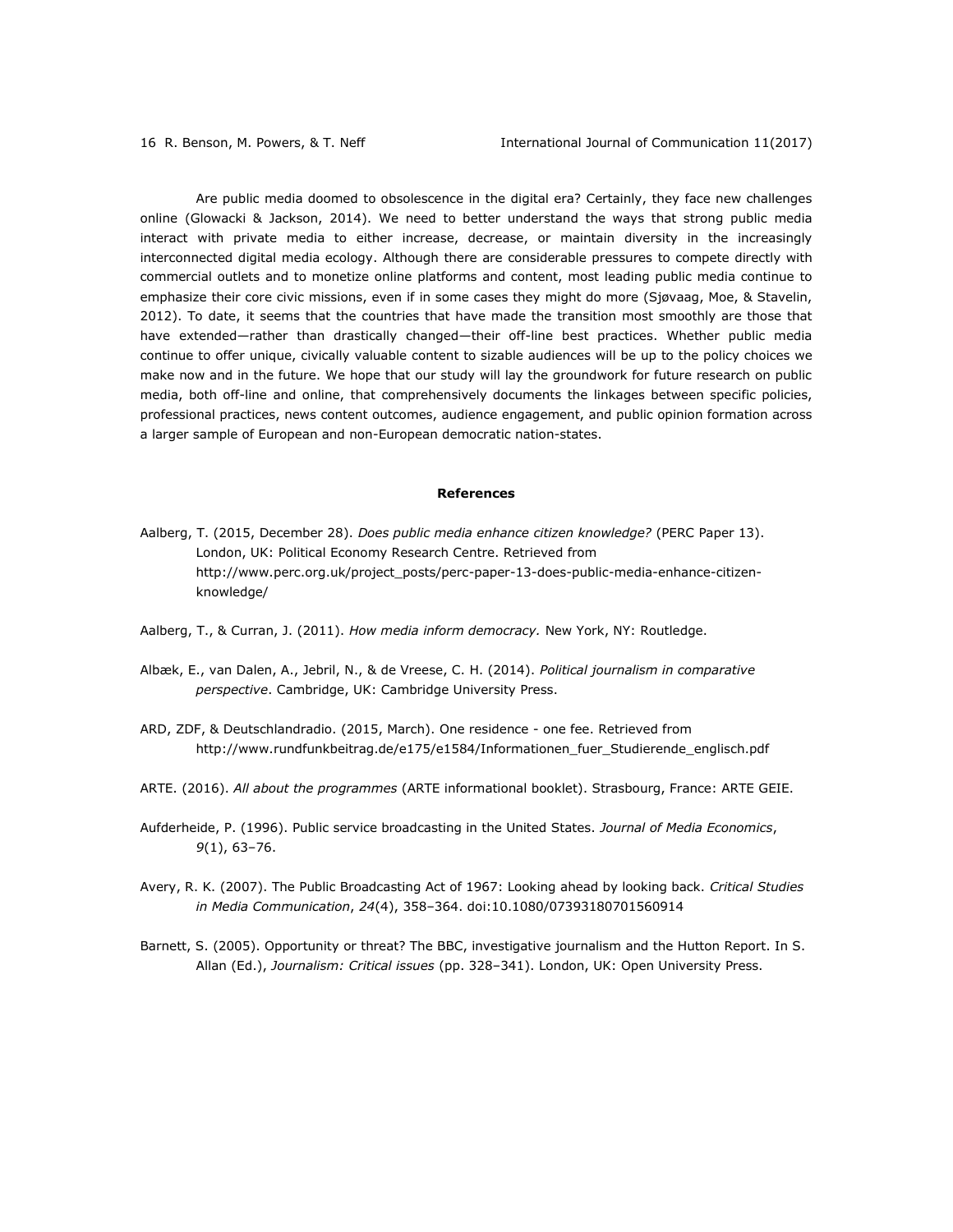- BBC Trust. (2010, July). *BBC strategy review: Initial conclusions*. Retrieved from [http://downloads.bbc.co.uk/bbctrust/assets/files/pdf/review\\_report\\_research/strategic\\_review/in](http://downloads.bbc.co.uk/bbctrust/assets/files/pdf/review_report_research/strategic_review/interim_conclusions.pdf) [terim\\_conclusions.pdf](http://downloads.bbc.co.uk/bbctrust/assets/files/pdf/review_report_research/strategic_review/interim_conclusions.pdf)
- Benson, R. (2013). *Shaping immigration news: A French–American comparison*. Cambridge, UK: Cambridge University Press.
- Benson, R., & Powers, M. (2011, February). *Public media and political independence: Lessons for the future of journalism from around the world.* Retrieved from [https://www.freepress.net/sites/default/files/stn-legacy/public-media-and-political](https://www.freepress.net/sites/default/files/stn-legacy/public-media-and-political-independence.pdf)[independence.pdf](https://www.freepress.net/sites/default/files/stn-legacy/public-media-and-political-independence.pdf)
- Bondebjerg, I. (2009). War on terror–war on democracy? The post 9/11 investigative documentary. *Northern Lights, 7*(1), 29–50. doi:10.1386/nl.7.29/1
- Bourdieu, P. (2005). The political field, the social science field, and the journalistic field*.* In R. Benson & E. Neveu (Eds.), *Bourdieu and the journalistic field* (pp. 29–47). Cambridge, UK: Polity.
- Brevini, B. (2013). *Public service broadcasting online: A comparative European policy study of PSB 2.0*. Houndmills, UK: Palgrave Macmillan.
- Bron, C. M. (2010). *Financing and supervision of public service broadcasting*. Strasbourg, France: European Audiovisual Observatory. Retrieved from [http://www.obs.coe.int/documents/205595/](http://www.obs.coe.int/documents/205595/%0b264589/IRIS+plus+2010en4LA.pdf/4d531a6e-ad02-4958-aeb3-2c3aabfcd1e4) [264589/IRIS+plus+2010en4LA.pdf/4d531a6e-ad02-4958-aeb3-2c3aabfcd1e4](http://www.obs.coe.int/documents/205595/%0b264589/IRIS+plus+2010en4LA.pdf/4d531a6e-ad02-4958-aeb3-2c3aabfcd1e4)
- Burri, M. (2015). Contemplating a "public service navigator": In search of new- (and better-) functioning public service media. *International Journal of Communication, 9*, 1319–1323.
- Canada Radio-television and Telecommunications Commission. (2013). *Communications monitoring report 2013: Broadcasting system*. Retrieved from [http://www.crtc.gc.ca/eng/publications/reports/](http://www.crtc.gc.ca/eng/publications/reports/%0bPolicyMonitoring/2013/cmr4.htm) [PolicyMonitoring/2013/cmr4.htm](http://www.crtc.gc.ca/eng/publications/reports/%0bPolicyMonitoring/2013/cmr4.htm)
- CBC/Radio-Canada. (2013). *Annual report 2012*–*2013.* Retrieved from [http://www.cbc.radio](http://www.cbc.radio-canada.ca/site/annual-reports/2011-2012/pdf/cbc-rc-annual-report-2011-2012.pdf)[canada.ca/site/annual-reports/2011-2012/pdf/cbc-rc-annual-report-2011-2012.pdf](http://www.cbc.radio-canada.ca/site/annual-reports/2011-2012/pdf/cbc-rc-annual-report-2011-2012.pdf)
- Christians, C. G., Glasser, T. L., McQuail, D., Nordenstreng, K., & White, R. A. (2009). *Normative theories of the media*. Urbana: University of Illinois Press.
- Conseil supérieur de l'audiovisuel. (2013). *Annual report summary*. Paris, France: Author. Retrieved from [http://www.csa.fr/var/ezflow\\_site/storage/csa/rapport2013/donnees/summary/intro.html](http://www.csa.fr/var/ezflow_site/storage/csa/rapport2013/donnees/summary/intro.html)

Couldry, N., & Curran, J. (Eds.). (2003). *Contesting media power*. Lanham, MD: Rowman & Littlefield.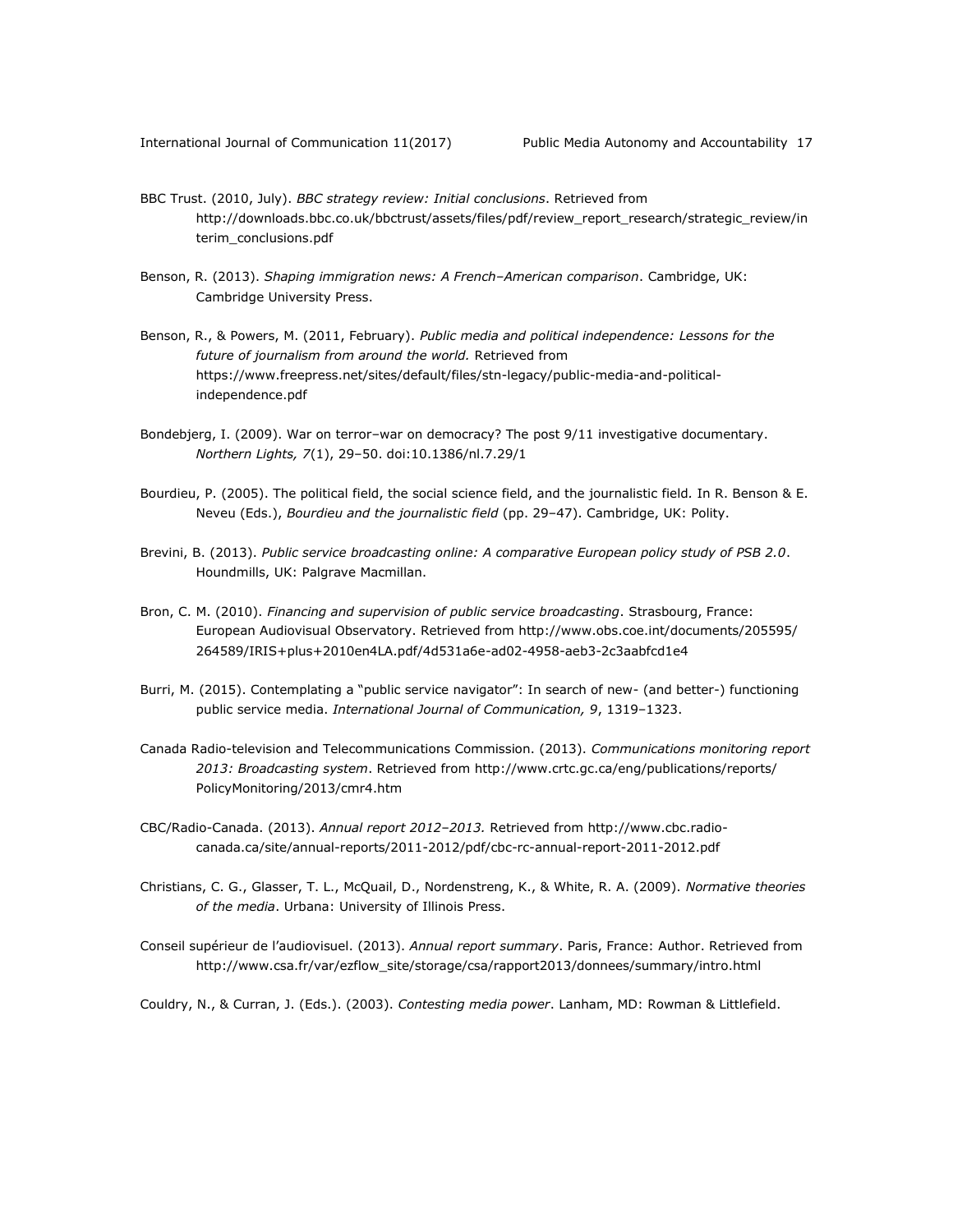- CPB (Corporation for Public Broadcasting). (1967). *Public Broadcasting Act*. Retrieved from <http://www.cpb.org/aboutpb/act/PublicBroadcastingAct1967.pdf>
- CPB (Corporation for Public Broadcasting). (2012). *Public broadcasting revenue: Fiscal year 2012*. Retrieved from<http://www.cpb.org/files/reports/revenue/2012PublicBroadcastingRevenue.pdf>
- CPB (Corporation for Public Broadcasting). (2013). *Annual report*. Retrieved from [http://www.cpb.org/aboutcpb/reports/annual/cpb\\_2013\\_annualreport.pdf](http://www.cpb.org/aboutcpb/reports/annual/cpb_2013_annualreport.pdf)
- Curran, J., Iyengar, S., Lund, A. B., & Salovaara-Moring, I. (2009). Media system, public knowledge and democracy: A comparative study. *European Journal of Communication, 24*(1), 5–26. doi:10.1177/0267323108098943
- Cushion, S. (2012). *The democratic value of news*. London, UK: Palgrave.
- Cushion, S., Lewis, J., & Ramsay, G. N. (2012). The impact of interventionist regulation in reshaping news agendas: A comparative analysis of public and commercially funded television journalism. *Journalism*, *13*(7), 831–849. doi:10.1177/1464884911431536
- Denmark Agency for Culture and Palaces*.* (2010). *The Radio and Television Broadcasting Act*. Danish Ministry of Culture. Retrieved from [http://www.kulturstyrelsen.dk/fileadmin/user\\_upload/](http://www.kulturstyrelsen.dk/fileadmin/user_upload/%0bdokumenter/medier/radio_og_tv/Engelsk_side/Promulgation_of_the_Radio_and_Television_Broadcasting_Act_2010.pdf) [dokumenter/medier/radio\\_og\\_tv/Engelsk\\_side/Promulgation\\_of\\_the\\_Radio\\_and\\_Television\\_Broa](http://www.kulturstyrelsen.dk/fileadmin/user_upload/%0bdokumenter/medier/radio_og_tv/Engelsk_side/Promulgation_of_the_Radio_and_Television_Broadcasting_Act_2010.pdf) [dcasting\\_Act\\_2010.pdf](http://www.kulturstyrelsen.dk/fileadmin/user_upload/%0bdokumenter/medier/radio_og_tv/Engelsk_side/Promulgation_of_the_Radio_and_Television_Broadcasting_Act_2010.pdf)
- Eberwein, T., Fengler, S., Lauk, E., & Leppik-Bork, T. (Eds.). (2011). *Mapping media accountability—In Europe and beyond.* Cologne, Germany: Halem.
- Engelman, R. (1996). *Public radio and television in America*. Thousand Oaks, CA: SAGE Publications.
- Esser, F. (2008). Dimensions of political news cultures: Sound bite and image bite news in France, Germany, Great Britain, and the United States. *International Journal of Press/Politics, 13*(4), 401–428. doi:10.1177/1940161208323691
- European Audiovisual Observatory. (2012). *Yearbook*. Strasbourg, France: Council of Europe.
- European Audiovisual Observatory. (2013). *Yearbook.* Strasbourg, France: Council of Europe.
- European Audiovisual Observatory. (2014). *Yearbook*. Strasbourg, France: Council of Europe.
- European Commission. (2014). *Standard Eurobarometer 82: Media use in the European Union*. Retrieved from [http://ec.europa.eu/public\\_opinion/archives/eb/eb82/eb82\\_media\\_en.pdf](http://ec.europa.eu/public_opinion/archives/eb/eb82/eb82_media_en.pdf)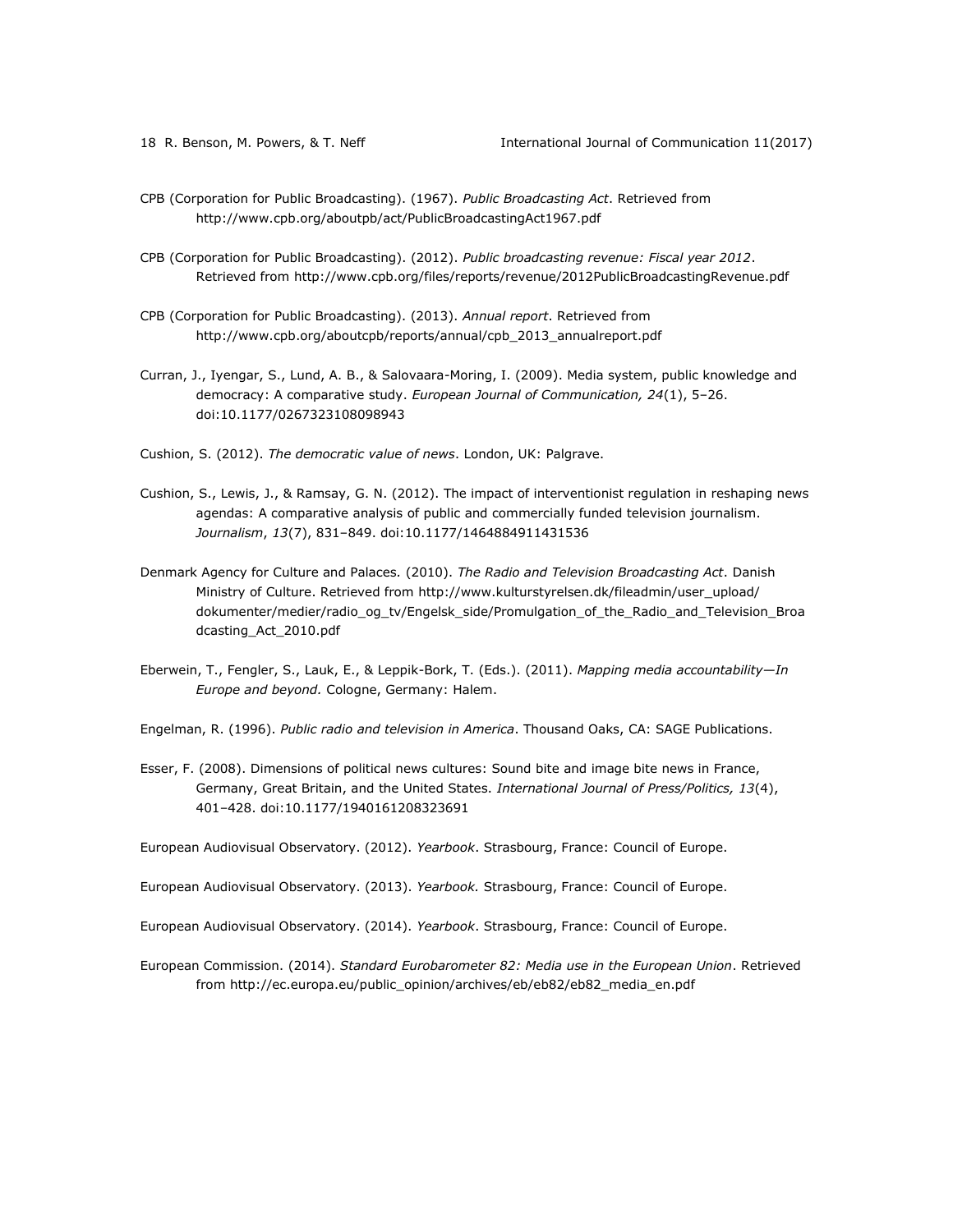- Förvaltningsstiftelsen*.* (n.d.). *About the foundation*. Retrieved from <http://www.forvaltningsstiftelsen.se/omstiftelsen.html>
- Getler, M. (2014, February 14). Tensions over pensions. PBS ombudsman [Web log post]. Retrieved from [http://www.pbs.org/ombudsman/2014/02/tensions\\_over\\_pensions\\_1.html](http://www.pbs.org/ombudsman/2014/02/tensions_over_pensions_1.html)
- Glowacki, M., & Jackson, L. (2014). *Public media management for the twenty-first century*. New York, NY: Routledge.
- Hallin, D. C., & Mancini, P. (2004). *Comparing media systems*. Cambridge, UK: Cambridge University Press.
- Hanretty, C. (2011). *Public broadcasting and political interference*. London, UK: Routledge.
- Helberger, N. (2015). Merely facilitating or actively stimulating diverse media choices? Public service media at the crossroads. *International Journal of Communication, 9*, 1324–1340.

Hesmondhalgh, D., & Baker, S. (2011). *Creative labour*. New York, NY: Routledge.

- Hoynes, W. (2007). Public broadcasting for the 21st century: Notes on an agenda for reform. *Critical Studies in Media Communication, 24*(4), 370–376. doi:10.1080/07393180701560955
- Humphreys, P. (1996). *Mass media and media policy in Western Europe*. Manchester, UK: Manchester University Press.
- Karstens, E. (2007, October 25). *The public broadcasting license fee and public value*. Maastricht, Netherlands: European Journalism Centre. Retrieved from [http://ejc.net/magazine/article/the](http://ejc.net/magazine/article/the-public-broadcasting-license-fee-and-public-value)[public-broadcasting-license-fee-and-public-value](http://ejc.net/magazine/article/the-public-broadcasting-license-fee-and-public-value)
- KEF (Kommission zur Ermittlung des Finanzbedarfs der Rundfunkanstalten). (2010). *Members and working groups of KEF.* Mainz, Germany: Author. Retrieved from [http://www.kef](http://www.kef-online.de/inhalte/mitglieder.html)[online.de/inhalte/mitglieder.html](http://www.kef-online.de/inhalte/mitglieder.html)
- Khabyuk, O. (2010). Past, present and future of public service broadcasting in Germany. *Central European Journal of Communication, 1*, 22–36.
- Krauss, E. S. (2000). *Broadcasting politics in Japan*. Ithaca, NY: Cornell University Press.
- Krauss, E. S. (2006). Introduction. *NHK vs. Nihon Seiji*. Japanese language version of *Broadcasting politics in Japan* (G. Jumpei, Trans.). Tokyo, Japan: Tōyō Keizai Shimpōsha.
- McQuail, D. (2003). Public service broadcasting: Both free and accountable. *Javnost: The Public, 10*(3), 13–28. doi:10.1080/13183222.2003.11008832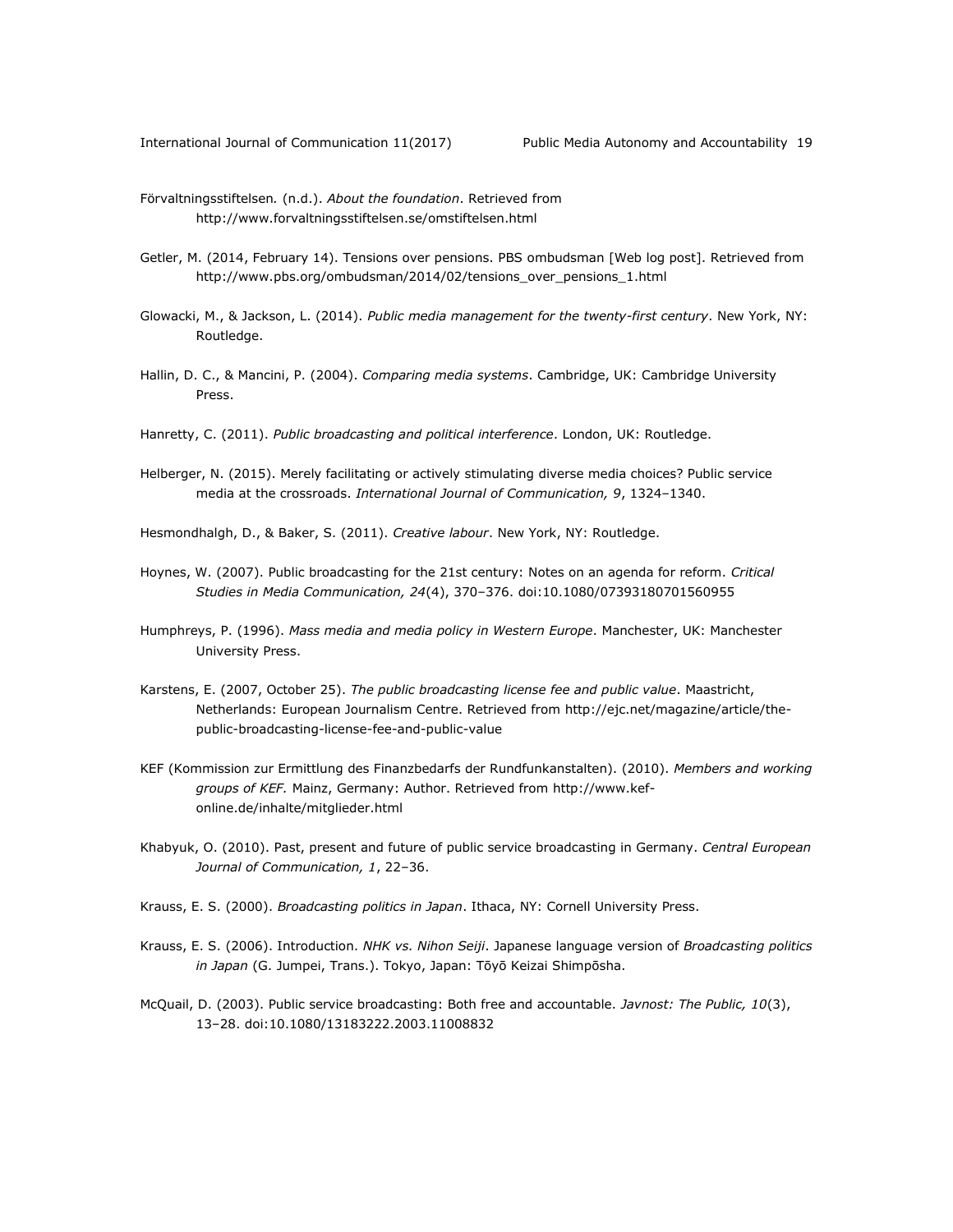- New Zealand Parliamentary Counsel Office*.* (1989). *Broadcasting Act.* Retrieved from <http://www.legislation.govt.nz/act/public/1989/0025/latest/DLM155365.html>
- New Zealand TV. (2013). *Annual report*. Retrieved from [http://images.tvnz.co.nz/tvnz\\_images/about\\_tvnz/TVNZAR\\_FY2013\\_Updated.pdf](http://images.tvnz.co.nz/tvnz_images/about_tvnz/TVNZAR_FY2013_Updated.pdf)
- NHK. (2015a). *Annual report 2015*–*2016*. Retrieved from [https://www.nhk.or.jp/corporateinfo/english/publication/pdf/annual\\_report.pdf](https://www.nhk.or.jp/corporateinfo/english/publication/pdf/annual_report.pdf)
- NHK. (2015b). *Present situation regarding television viewing and radio listening.* Retrieved from [https://www.nhk.or.jp/bunken/english/reports/pdf/report\\_15091501.pdf](https://www.nhk.or.jp/bunken/english/reports/pdf/report_15091501.pdf)
- Nielsen, R. K. (2014). "Frozen" media subsidies during a time of media change: A comparative analysis of media policy drift in six Western democracies. *Global Media and Communication*, *10*(2), 121–138. doi:10.1177/1742766513504203
- Nieminen, H. (2010). The unraveling Finnish media policy consensus. In D. Levy & R. K. Nielsen (Eds.), *The changing business of journalism and its implications for democracy* (pp. 55–68). Oxford, UK: Oxford University Press.
- Noam, E. (2009). *Media concentration and ownership in America*. New York, NY: Oxford University Press.
- NRK. (2010, April 8). *Bylaws for the NRK*. Retrieved from [http://www.nrk.no/informasjon/about\\_the\\_nrk/1.4029867](http://www.nrk.no/informasjon/about_the_nrk/1.4029867)
- NZ on Air. (2013). *Annual report 2012*–*2013*. Retrieved from [http://www.nzonair.govt.nz/corporate](http://www.nzonair.govt.nz/corporate-document-library/annual-report-2012-13/)[document-library/annual-report-2012-13/](http://www.nzonair.govt.nz/corporate-document-library/annual-report-2012-13/)
- Papathanassopoulos, S. (2007). Financing public service broadcasters in a new era. In E. de Bens (Ed.), *Media between culture and commerce* (pp. 151–166). Bristol, UK: Intellect Books.
- Pickard, V. (2014). *America's battle for media democracy*. Cambridge, UK: Cambridge University Press.
- Puttnam, D. (2016). *A future for public service television: Content and platforms in a digital world*. London, UK: Goldsmiths University of London. Retrieved from [http://futureoftv.org.uk/wp](http://futureoftv.org.uk/wp-content/uploads/2016/06/FOTV-Report-Online-SP.pdf)[content/uploads/2016/06/FOTV-Report-Online-SP.pdf](http://futureoftv.org.uk/wp-content/uploads/2016/06/FOTV-Report-Online-SP.pdf)
- Roppen, J. (2008). Public service market? Commercial activities of the Norwegian Broadcasting Corporation (NRK). *Central European Journal of Communication, 1,* 79–94.
- Russo, R. R. (1999). Public broadcasting. In M. D. Paglin, J. R. Hobson, & J. Rosenbloom (Eds.), *The Communications Act: A legislative history of the major amendments, 1934*–*1996* (pp. 147–164). Silver Spring, MD: Pike & Fischer.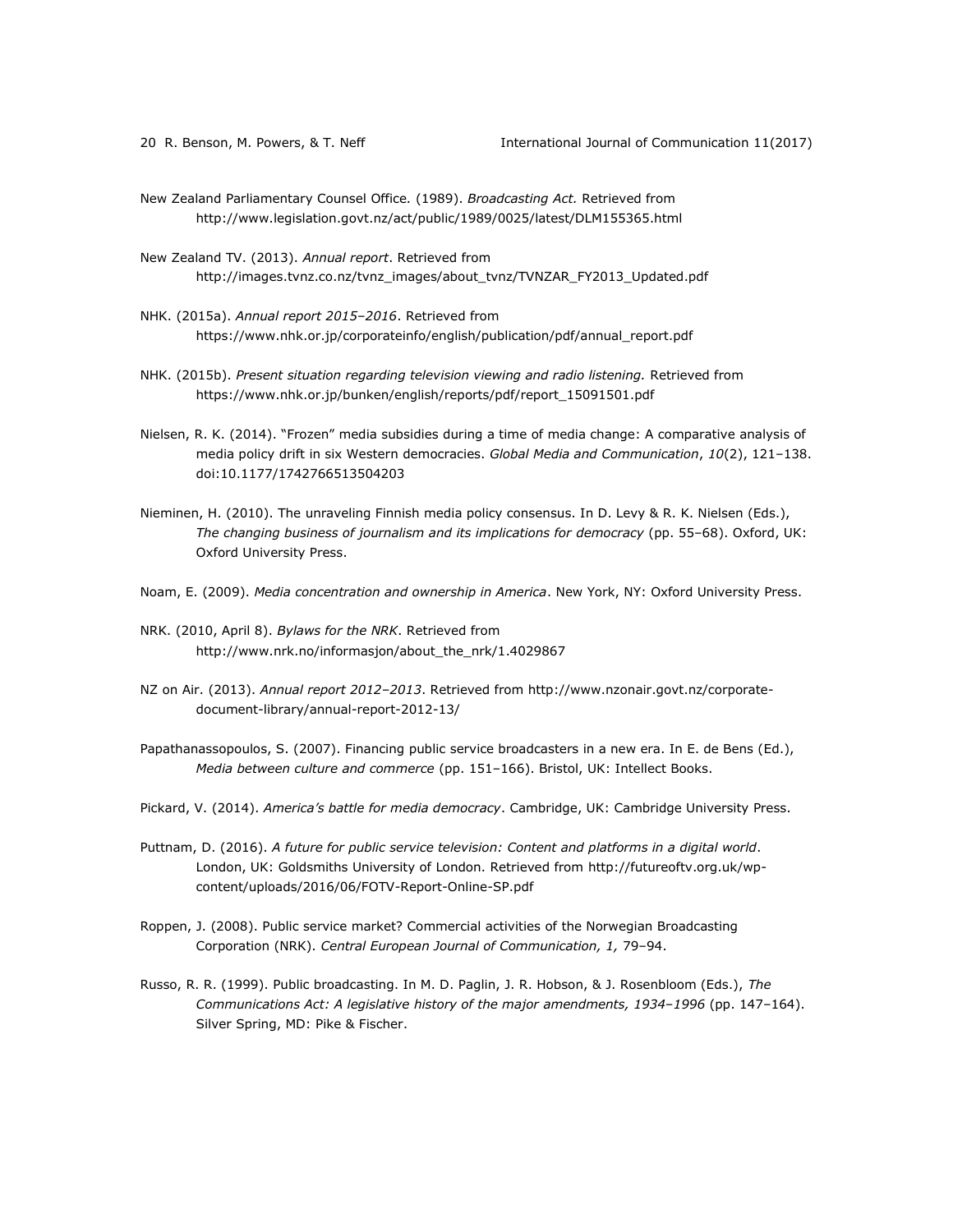- Saikonnen, S., & Häkämies, P. (2014, January 5). *Mapping digital media: Finland*. New York, NY: Open Society Foundations. Retrieved from [https://www.opensocietyfoundations.org/reports/mapping](https://www.opensocietyfoundations.org/reports/mapping-digital-media-finland)[digital-media-finland](https://www.opensocietyfoundations.org/reports/mapping-digital-media-finland)
- Sehl, A., Cornia, A., & Nielsen, R. K. (2016). *Public service news and digital media*. Oxford, UK: Reuters Institute for the Study of Journalism. Retrieved from [http://reutersinstitute.politics.ox.ac.uk/](http://reutersinstitute.politics.ox.ac.uk/%0bpublication/public-service-news-and-digital-media) [publication/public-service-news-and-digital-media](http://reutersinstitute.politics.ox.ac.uk/%0bpublication/public-service-news-and-digital-media)
- Sihvonen, M. (2015). "We are more serious"—Children's television in Finland and paradigmatic shifts in Yleisradio's children's programming. *Journal of Children and Media*, *9*(2), 177–193. doi:10.1080/17482798.2015.1015434
- Sirota, D. (2014, February 12). The wolf of Sesame Street: Revealing the secret corruption inside PBS's news division. *Pando*. Retrieved from [https://pando.com/2014/02/12/the-wolf-of-sesame-street](https://pando.com/2014/02/12/the-wolf-of-sesame-street-revealing-the-secret-corruption-inside-pbss-news-division/)[revealing-the-secret-corruption-inside-pbss-news-division/](https://pando.com/2014/02/12/the-wolf-of-sesame-street-revealing-the-secret-corruption-inside-pbss-news-division/)
- Sjøvaag, H., Moe, H., & Stavelin, E. (2012). Public service news on the Web. *Journalism Studies, 13*(1), 90–106. doi:10.1080/1461670X.2011.578940
- Skinner, D. (2008). Television in Canada: Continuity or change? In D. Ward (Ed.), *Television and public policy: Change and continuity in an era of global liberalization* (pp. 3–26). New York, NY: Taylor & Francis.
- Søndergaard, H. (2014, September 23). *Denmark passes new media policy agreement.* Retrieved from <http://mecetes.co.uk/denmark-passes-new-media-policy-agreement/>
- Starr, J. M. (2001). *Air wars: The fight to reclaim public broadcasting*. Philadelphia, PA: Temple University Press.
- SVT. (2012). *About SVT*. Retrieved from http://www.svt.se/aboutsvt/broadcasting-history-in-sweden
- Syvertsen, T., Enli, G., Mijøs, O. J., & Moe, H. (2014). *The media welfare state: Nordic media in the digital era.* Ann Arbor: University of Michigan Press.
- Tambini, D. (2015). Five theses on public media and digitization: From a 56-country study. *International Journal of Communication, 9*, 1400–1424.
- Thompson, P. (2012). Last chance to see? Public broadcasting policy and the public sphere in New Zealand. In M. Hirst, S. Phelan, & V. Rupar (Eds.), *Scooped: The politics and power of journalism in Aotearoa New Zealand* (pp. 96–113). Auckland, New Zealand: Auckland University of Technology Press.